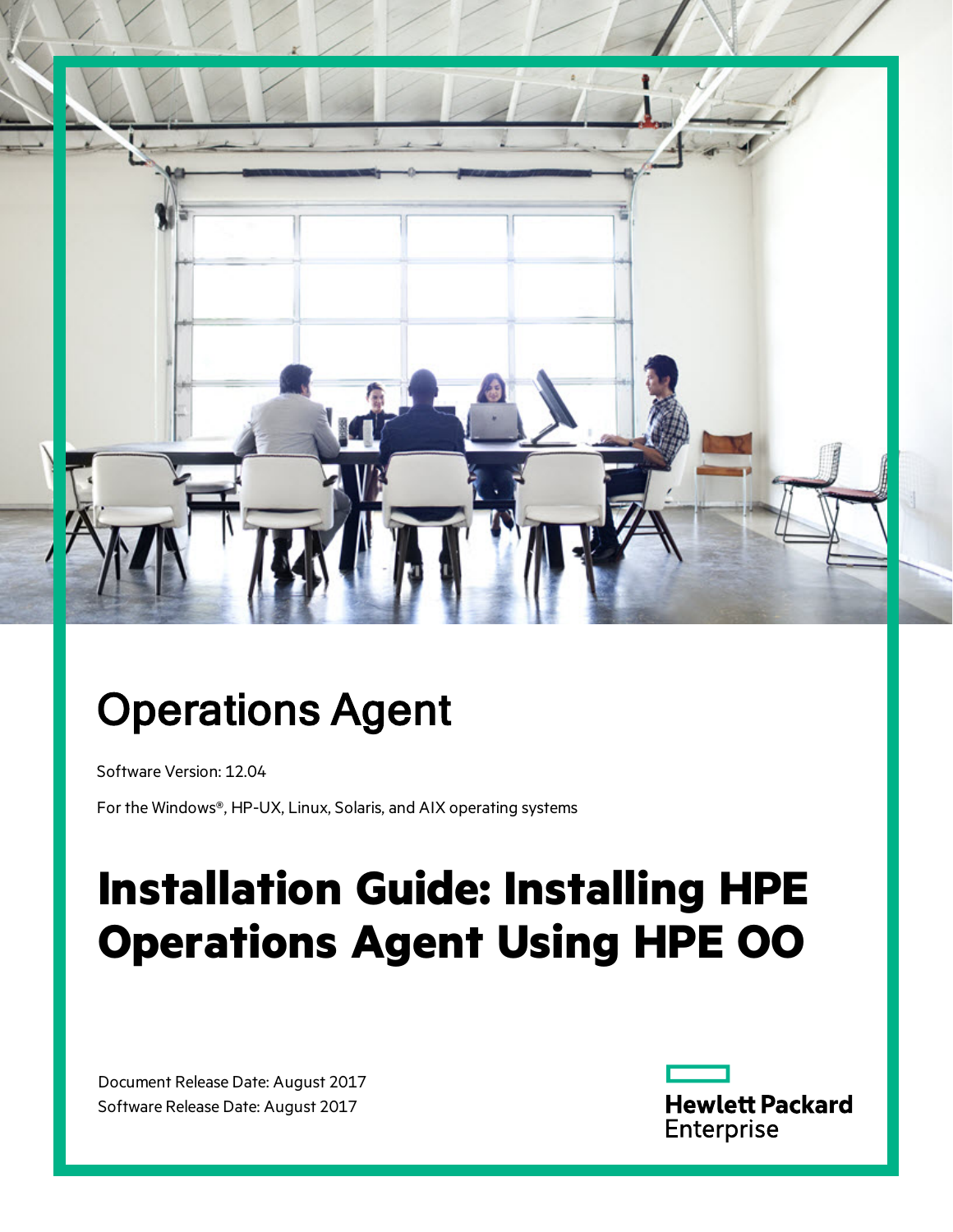### Legal Notices

#### Warranty

The only warranties for Hewlett Packard Enterprise products and services are set forth in the express warranty statements accompanying such products and services. Nothing herein should be construed as constituting an additional warranty. Hewlett Packard Enterprise shall not be liable for technical or editorial errors or omissions contained herein. The information contained herein is subject to change without notice.

#### Restricted Rights Legend

Confidential computer software. Valid license from Hewlett Packard Enterprise required for possession, use or copying. Consistent with FAR 12.211 and 12.212, Commercial Computer Software, Computer Software Documentation, and Technical Data for Commercial Items are licensed to the U.S. Government under vendor's standard commercial license.

#### Copyright Notice

© 2012-2017 Hewlett Packard Enterprise Development LP

#### Trademark Notices

Adobe ® is a trademark of Adobe Systems Incorporated. Microsoft® and Windows® are U.S. registered trademarks of the Microsoft group of companies. UNIX® is a registered trademark of The Open Group.

#### Acknowledgements

This product includes cryptographic software written by Eric Young (eay@cryptsoft.com).

This product includes software developed by the OpenSSL Project for use in the OpenSSL Toolkit (http://www.openssl.org/).

This product includes software written by Tim Hudson (tjh@cryptsoft.com).

This product includes an interface of the 'zlib' general purpose compression library, which is Copyright ©1995-2002 Jean-loup Gailly and Mark Adler.

#### Documentation Updates

To check for recent updates or to verify that you are using the most recent edition of a document, go to: <https://softwaresupport.hpe.com/>.

This site requires that you register for an HPE Passport and to sign in. To register for an HPE Passport ID, click **Register** on the HPE Software Support site or click **Create an Account** on the HPE Passport login page.

You will also receive updated or new editions if you subscribe to the appropriate product support service. Contact your HPE sales representative for details.

### **Support**

Visit the HPE Software Support site at: <https://softwaresupport.hpe.com/>.

Most of the support areas require that you register as an HPE Passport user and to sign in. Many also require a support contract. To register for an HPE Passport ID, click **Register** on the HPE Support site or click **Create an Account** on the HPE Passport login page.

To find more information about access levels, go to: <https://softwaresupport.hpe.com/web/softwaresupport/access-levels>.

**HPE Software Solutions Now** accesses the HPE Software Solution and Integration Portal website. This site enables you to explore HPE Product Solutions to meet your business needs, includes a full list of Integrations between HPE Products, as well as a listing of ITIL Processes. The URL for this website is [https://softwaresupport.hpe.com/km/KM01702731.](https://softwaresupport.hpe.com/km/KM01702731)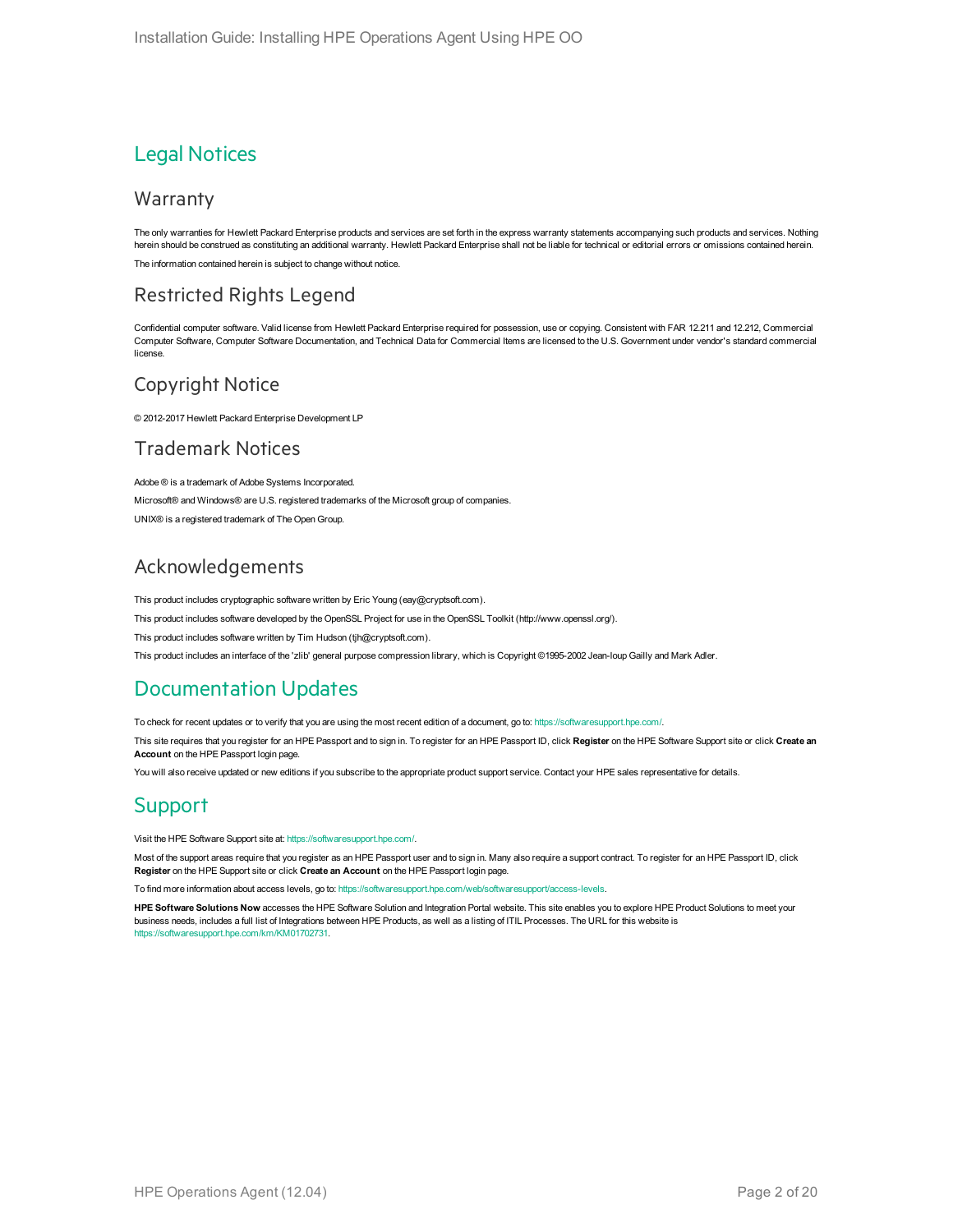### **Contents**

| External RAS (Remote Action Server) Configuration 13              |     |
|-------------------------------------------------------------------|-----|
|                                                                   |     |
|                                                                   |     |
| Performance and Sizing of the Operations Agent OO Content Pack 17 |     |
|                                                                   |     |
|                                                                   |     |
|                                                                   | .20 |
|                                                                   |     |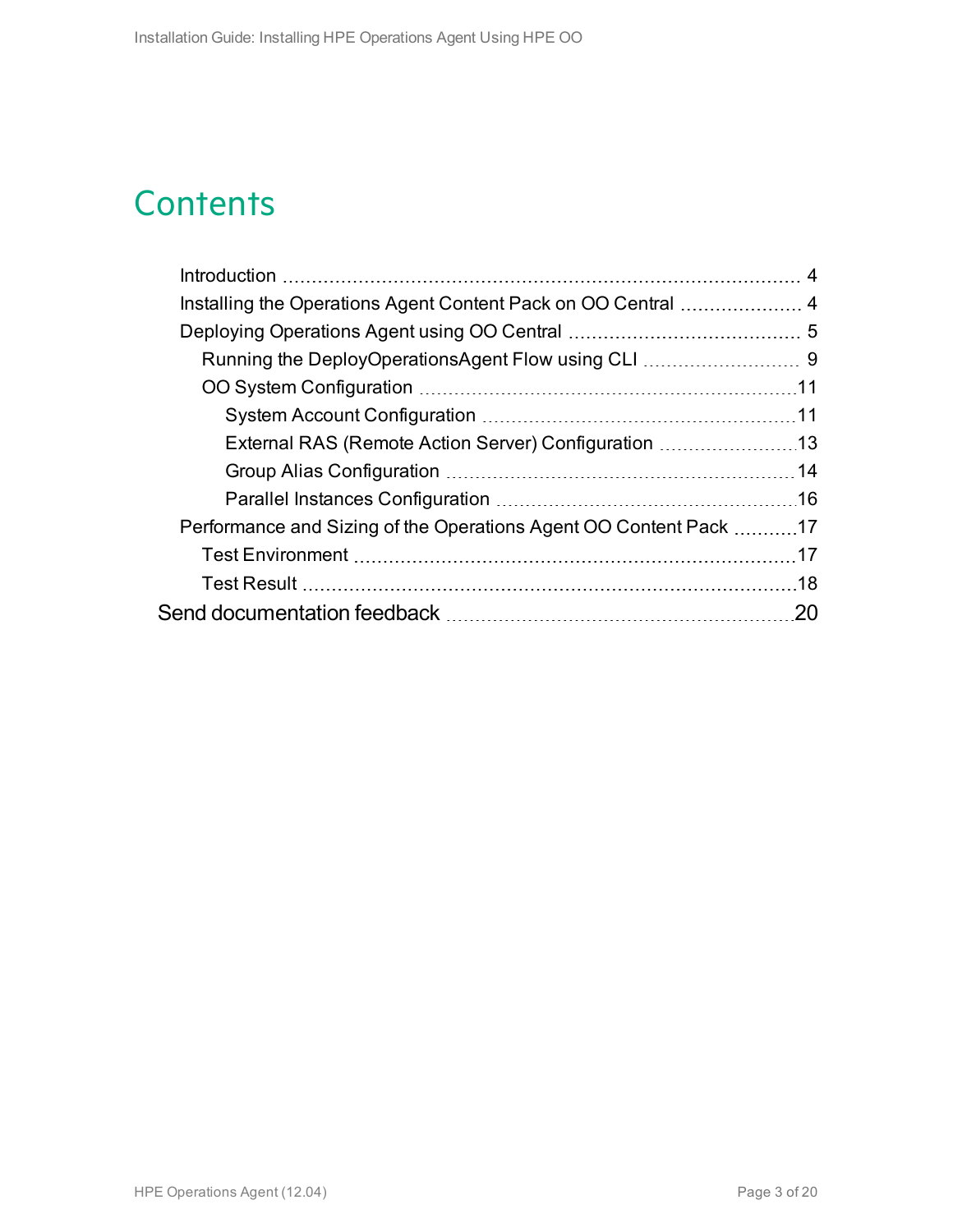### <span id="page-3-0"></span>Introduction

Operations Orchestration (OO) can be used for the remote deployment of Operations Agent using the Operations Agent content pack.

This document provides the information about the Operations Agent content pack, how to install the content pack on OO, and how to deploy Operations Agent on remote nodes using OO.

#### **About OO**

OO is a solution for IT process automation and runbook automation. It is a system for creating and using actions in structured sequences called *flows*.

OO Central is the run time environment of OO. It is used for running flows, monitoring the various runs, and generating reports. It has a web-based UI and a set of APIs, which are accessed by the administrators, end users, and integrators.

#### **Deploying Operations Agent using OO Central**

OO Central can be used to deploy any one of the Operations Agent versions available in the Agent Installation Repository (AIR) on a single or multiple nodes on Windows and Linux operating systems. OO provides simplified user experience, ease of deployment and ease of troubleshooting in case of failures.

**Note:** Deploying Operations Agent using OO is supported only on Linux and Windows platforms.

Deploying Operations Agent using OO Central involves the following steps:

- 1. Installing the [Operations](#page-3-1) Agent content pack on OO Central.
- <span id="page-3-1"></span>2. Deploying [Operations](#page-4-0) Agent using OO Central.

# Installing the Operations Agent Content Pack on OO Central

Operations Agent content pack is available on ITOM [Marketplace](https://marketplace.saas.hpe.com/itom). It contains the following JAR file:

**oo-hpe-operations-agent-cp-1.0.0.jar**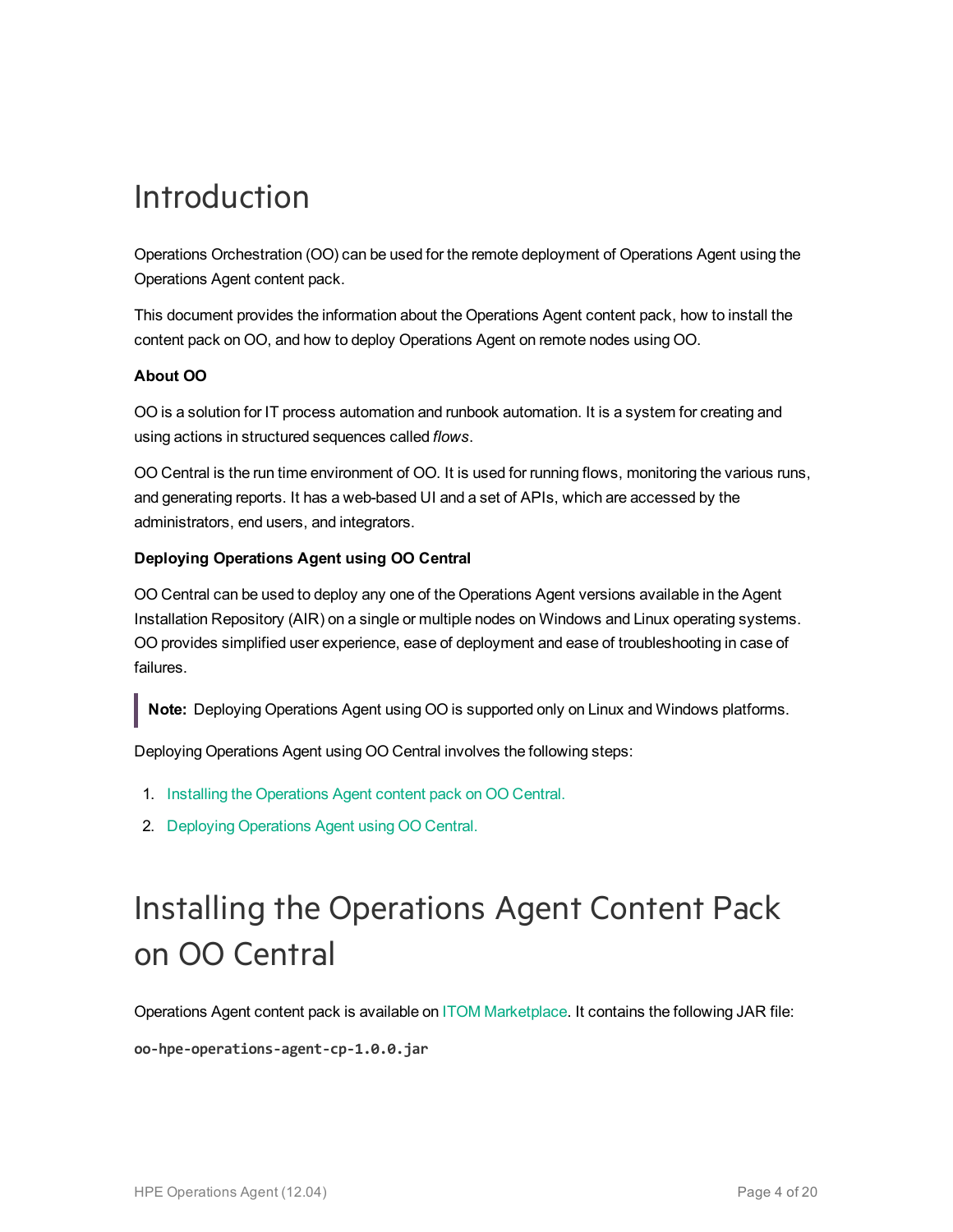You must download and install this content pack on OO Central in order to deploy Operations Agent using OO Central. To install Operations Agent content pack on OO Central, follow the steps:

#### *Prerequisite*

The Operations Agent content pack (**oo-hpe-operations-agent-cp**) along with the OO dependency - **Base 1.9.1** should be available on the OO system.

- 1. Open **OO Central** using any one of the browsers (Internet Explorer, Google Chrome or Mozilla Firefox).
- 2. Select **Content Management** from the left navigation pane.
- 3. Under the **Content Packs** tab, click **+** button to deploy new content packs. **Deploy New Content** dialog box opens.
- 4. Under the **Deploy New Content** dialog box, click **+** button to add files for the Operations Agent content pack.
- 5. Add the OO dependency **Base 1.9.1** followed by the Operations Agent content pack (**oo-hpeoperations-agent-cp**). After the content pack is deployed, it is displayed under the **Content Packs** tab. The **Deploy Operations Agent** flow is available under the **Content Management > Flow Library > Library > Integrations > Hewlett Packard Enterprise > Operations Agent** directory.

### <span id="page-4-0"></span>Deploying Operations Agent using OO Central

You can use OO Central to deploy any one of the Operations Agent versions available in the Agent Installation Repository (AIR) on a single or multiple nodes on Windows and Linux operating systems. OO automates the remote installation process and facilitates Operations Agent deployment at a large scale in less time as compared to manual installation. Additionally, it provides success and failure logs for easy analysis.

#### *Prerequisites*

- The system running OO Central should be a Windows system and should have .NET Framework installed (version 4.5 or above).
- <sup>l</sup> The OO Central services must be running through an **Administrator** account. This is configured using **services.msc**.
- System account for Linux and Windows nodes must be configured on OO Central along with the OO user credentials. For more information, see OO System [Configuration.](#page-10-0)
- For deploying Operations Agent on Linux nodes, wget must be available on the Linux nodes.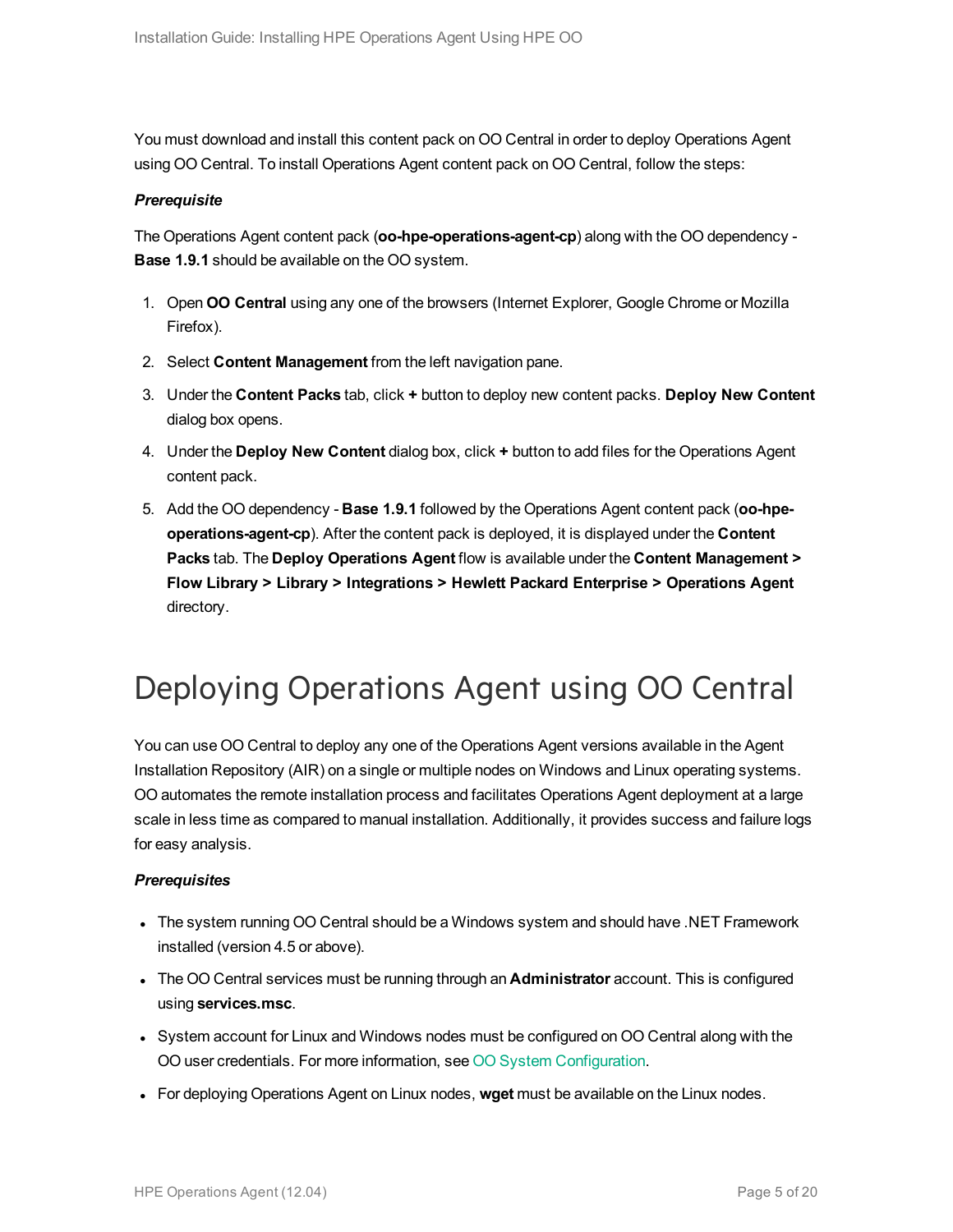- For deploying Operations Agent in a remote network, external RAS (Remote Action Server) must be configured. For more information, see External RAS [Configuration](#page-12-0).
- Group aliases must be defined. For more information, see Group Alias [Configuration](#page-13-0).
- IP address or FQDN of the system on which Agent Installation Repository (AIR) is installed must be available.

**Note:** Agent Installation Repository (AIR) can be created on a standalone Linux server or on the Operations Manager for Linux. For more information on creating AIR, see *Installing the HPE Operations Agent using Agent Installation Repository* in the *HPE Operations Agent Installation Guide*.

• A text file containing the list of node IP addresses or FQDNs of systems where Operations Agent is to be deployed must be available. The IP addresses or FQDNs should be separated by a new line character. Save the file on the system where OO server is available or in a shared location accessible by OO.

**Note:** It is recommended to save the text file in a shared location as the corresponding logs for the run post deployment are also saved in the same location.

To deploy Operations Agent using OO Central, follow the steps:

- 1. Log on to **OO Central** and select **Run Management** from the left navigation pane.
- 2. Under the **Flow Launcher** tab, click on **Integrations > Hewlett Packard Enterprise > Operations Agent** and select the flow **Deploy Operations Agent**.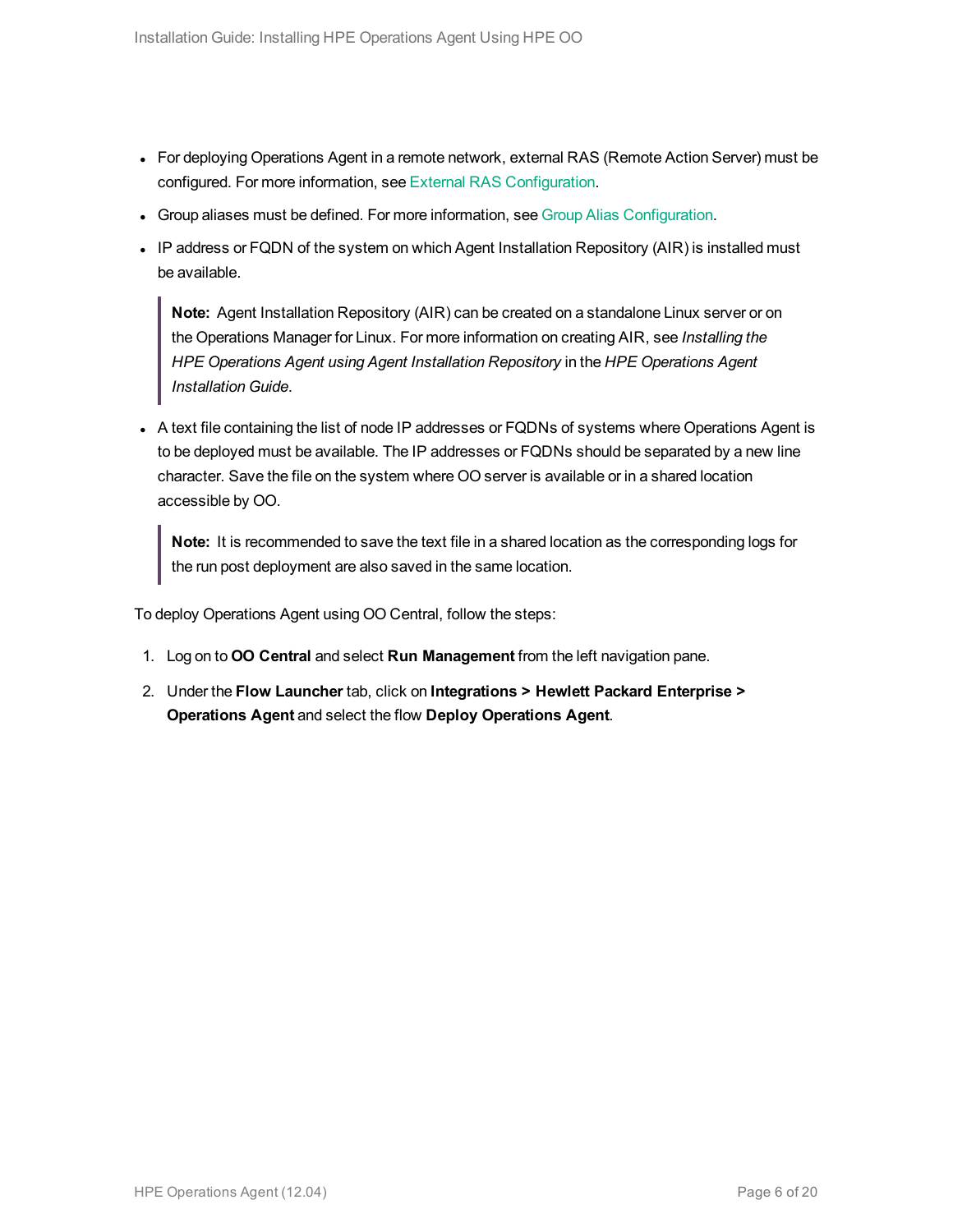|                                                                                                         | OPERATIONS ORCHESTRATION                                                                                                                                                                                                                                                                                                                                                                                                                                                                                       |                                                                                                                                                                                                                                                                                                     | $\gamma$<br>ୃ                                                                                                                                                                                                                                                                                                                                                                                                                                                                                                                                                                                                                     |
|---------------------------------------------------------------------------------------------------------|----------------------------------------------------------------------------------------------------------------------------------------------------------------------------------------------------------------------------------------------------------------------------------------------------------------------------------------------------------------------------------------------------------------------------------------------------------------------------------------------------------------|-----------------------------------------------------------------------------------------------------------------------------------------------------------------------------------------------------------------------------------------------------------------------------------------------------|-----------------------------------------------------------------------------------------------------------------------------------------------------------------------------------------------------------------------------------------------------------------------------------------------------------------------------------------------------------------------------------------------------------------------------------------------------------------------------------------------------------------------------------------------------------------------------------------------------------------------------------|
|                                                                                                         |                                                                                                                                                                                                                                                                                                                                                                                                                                                                                                                | RUN EXPLORER FLOW LAUNCHER SCHEDULER                                                                                                                                                                                                                                                                |                                                                                                                                                                                                                                                                                                                                                                                                                                                                                                                                                                                                                                   |
| ⊕<br>Dashboard<br>♦<br>Run.<br>Management<br>⋓<br>Content<br>Management<br>昆<br>System<br>Configuration | Filter By: Path<br>* ELibrary<br>▶ HAccelerator Packs<br>▶ How Do I flows<br>▼ Elntegrations<br>- Hewlett Packard Enterprise<br>▼ Operations Agent<br><b>凡Consolidate Logs</b><br>BDeploy Operations Agent<br>BExcute Deployment<br><b>A</b> Get Temp Dir<br><b>Alnstall Agent</b><br><b>品Linux Flow</b><br><b>A</b> Prepare<br><b>A</b> SSH Flow Windows<br>& Validate Inputs<br>品Validate OA Install Windows<br><b>品</b> Windows Flow<br>▶ <b>Fi</b> Operations<br>> En Templates<br>> El Utility Operations | <b>Deploy Operations Agent</b><br>ID:<br><b>Content Pack:</b><br>oo-hpe-operations-agent<br><b>Description:</b><br>Deploy Operations Agent<br>multiple nodes.<br>Run Name<br>Persistence Level<br>AIR Host:<br>Management Server:<br>Node List File Path:<br>Operations Agent Version:<br>Trim Logs | 3923473b-ab83-49f7-b391-1dd75d270293<br>This is the top level flow that accepts inputs, validates them, prepares the output directory, installs agent and consolidates logs from<br>Deploy Operations Agent<br>Standard<br>Please enter the AIR hostname (mandatory)<br>Please enter the IP/FQDN of the management server (optional)<br>Please enter the path to the text file containing the list of nodes (mandatory, eg - path/filename.txt)<br>Please enter the Operations Agent version to deployed (mandatory)<br>No.<br>Should the older lags for the current OO user be deleted?<br>Activate Windows<br>Go to Settings to |
|                                                                                                         |                                                                                                                                                                                                                                                                                                                                                                                                                                                                                                                | Open Run After Launch                                                                                                                                                                                                                                                                               | Last Run<br>$\blacktriangleright$ Run<br>Reset                                                                                                                                                                                                                                                                                                                                                                                                                                                                                                                                                                                    |

The **Deploy Operations Agent** flow launcher opens in the right pane.

3. Enter the necessary inputs in the respective fields.

| OPERATIONS ORCHESTRATION                                                                                                                                                                                                                                                                                                                                                                                                                                      |                                                                                                                                                                                                            | つ<br>Ω                                                                                                                                                                                                                  |
|---------------------------------------------------------------------------------------------------------------------------------------------------------------------------------------------------------------------------------------------------------------------------------------------------------------------------------------------------------------------------------------------------------------------------------------------------------------|------------------------------------------------------------------------------------------------------------------------------------------------------------------------------------------------------------|-------------------------------------------------------------------------------------------------------------------------------------------------------------------------------------------------------------------------|
|                                                                                                                                                                                                                                                                                                                                                                                                                                                               | RUN EXPLORER FLOW LAUNCHER SCHEDULER                                                                                                                                                                       |                                                                                                                                                                                                                         |
| Filter By: Path<br>$\bigoplus$<br>™ ELibrary<br>Dashboard<br>▶ PHA coelerator Packs<br>▶ How Do I flows<br>♦<br>▼ Elntegrations<br>- Hewlett Packard Enterprise<br>Run<br>▼ Operations Agent<br>Management<br><b>R</b> Consolidate Logs<br>⋓<br>品Deploy Operations Agent<br><b>B</b> Excute Deployment<br>Content<br><b>A</b> Get Temp Dir<br>Management<br><b>Binstall Agent</b><br><b>BLinux Flow</b><br>昆<br><b>A</b> Prepare<br><b>A</b> SSH Flow Windows | <b>Deploy Operations Agent</b><br>ID:<br><b>Content Pack</b><br>oo-hpe-operations-agent<br><b>Description:</b><br>Deploy Operations Agent<br>multiple nodes.<br>Run Name<br>Persistence Level<br>AIR Host: | 3923473b-ab83-49f7-b391-1dd75d270293<br>This is the top level flow that accepts inputs, validates them, prepares the output directory, installs agent and consolidates logs from<br>Deploy Operations Agent<br>Standard |
| System<br>Configuration<br><b>B</b> Validate Inputs<br>B Validate OA Install Windows<br><b>A.</b> Windows Flow<br>▶ E Templates<br>> El Utility Operations                                                                                                                                                                                                                                                                                                    | Management Server:<br>Node List File Path:                                                                                                                                                                 | Please enter the AIR hostname (mandatory)<br>Please enter the IP/FQDN of the management server (optional)<br>Please enter the path to the text file containing the list of nodes (mandatory, eg - path/filename.txt)    |
|                                                                                                                                                                                                                                                                                                                                                                                                                                                               | Operations Agent Version:                                                                                                                                                                                  | Please enter the Operations Agent version to deployed (mandatory)                                                                                                                                                       |
|                                                                                                                                                                                                                                                                                                                                                                                                                                                               | Trim Logs                                                                                                                                                                                                  | No.<br>Should the older logs for the current OO user be deleted?<br>Activate Windows                                                                                                                                    |
| Task View                                                                                                                                                                                                                                                                                                                                                                                                                                                     | Open Run After Launch                                                                                                                                                                                      | Go to Settings to activate<br>$\triangleright$ Run<br>Last Run<br>Reset                                                                                                                                                 |

The following inputs are required: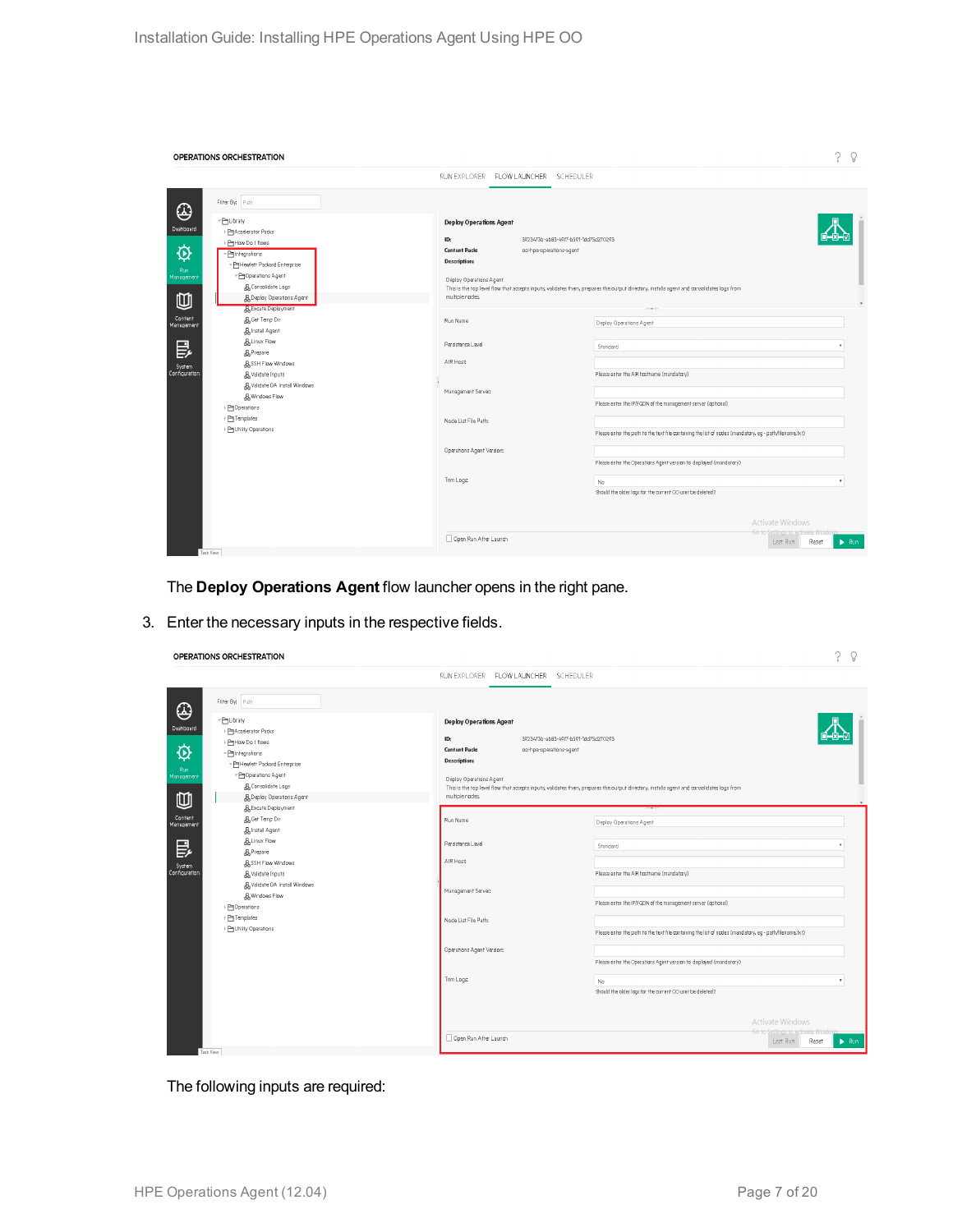- <sup>o</sup> Provide a **Run Name** and select **Persistence Level** as **Standard**.
- $\circ$  IP address or FQDN of the system on which Agent Installation Repository (AIR) is installed.
- <sup>o</sup> IP address or FQDN of the management server (*optional*). If provided, the agent nodes will be aligned to the management server and the management server auto-grants certificate requests based on the IP range for successful communication.
- $\circ$  The path to the text file containing the list of node IP addresses or FQDNs of systems where Operations Agent is to be deployed.
- <sup>o</sup> Version of the Operations Agent to be deployed. Any one of the Operations Agent versions available in the Agent Installation Repository should be provided.
- <sup>o</sup> Option to delete older logs of current OO user. The default value is *No*, selecting *Yes* will delete the older logs created for previous flows run by the current OO user.

Click **Run** for the **Deploy Operations Agent** flow to run and complete.

4. Under the **Flow Launcher** tab, click **Run Explorer** to check the flow graph and flow status.

| OPERATIONS ORCHESTRATION                                         |                           |                                                                                                                                                                                                                                                                               | AdminOO $\land$ $\lor$ $\circ$      |
|------------------------------------------------------------------|---------------------------|-------------------------------------------------------------------------------------------------------------------------------------------------------------------------------------------------------------------------------------------------------------------------------|-------------------------------------|
|                                                                  |                           | RUN EXPLORER FLOW LAUNCHER SCHEDULER                                                                                                                                                                                                                                          |                                     |
| S<br>$\mathbb{R}^n$<br>$\mathbb{I}$<br>$\mathbb{D}$<br>$\ominus$ | $\circledcirc$            |                                                                                                                                                                                                                                                                               |                                     |
| ъ.<br>≣<br><b>DeployOperationsAgent</b><br>$\leftarrow$          |                           | $\overline{\mathbf{v}}$                                                                                                                                                                                                                                                       | Completed - Resolved $\sqrt{}$      |
| $\overline{\uparrow}$<br>$\mathcal{C}$                           |                           | Flow Graph Step Details                                                                                                                                                                                                                                                       |                                     |
| <b>Step Name</b>                                                 | <b>Transition Message</b> | $\mathbb{Q}$<br>$Q$ 100% $C$                                                                                                                                                                                                                                                  |                                     |
| validatemputs                                                    | success                   |                                                                                                                                                                                                                                                                               |                                     |
| Set Flow Variable                                                | success                   |                                                                                                                                                                                                                                                                               |                                     |
| Set flag to 1                                                    | success                   |                                                                                                                                                                                                                                                                               |                                     |
| <b>OFS</b> Exists                                                | success                   |                                                                                                                                                                                                                                                                               |                                     |
| TimeStampLogger                                                  | success                   |                                                                                                                                                                                                                                                                               |                                     |
| Read from File                                                   | success                   | Logs on to machine,<br>Consolidates the logs<br>Collect inputs from user, Also check if<br>Make preparations for the flow.                                                                                                                                                    |                                     |
| TimeStampLogger                                                  | success                   | provided in the "Run" step<br>Create directories with the logged in<br>downloads oarepo script,<br>OA version is available and input file<br>user, tinestamp. For more details see<br>runs script and copies logs<br>and gives a single log.<br>exists. For more details, see |                                     |
| HTTPS GET OA Versions                                            | failure                   | to central or shared)<br>"Initialize"<br>"Gatherinputs"                                                                                                                                                                                                                       |                                     |
| Set comProtocol to http                                          | success                   | directory.                                                                                                                                                                                                                                                                    |                                     |
| TimeStampLogger                                                  | success                   |                                                                                                                                                                                                                                                                               |                                     |
| HTTP GET OA Versions                                             | success                   |                                                                                                                                                                                                                                                                               |                                     |
| TimeStampLogger                                                  | success                   | ٠                                                                                                                                                                                                                                                                             |                                     |
| S DA version available                                           | success                   |                                                                                                                                                                                                                                                                               |                                     |
| TimeStampLogger                                                  | success                   | ValidateInouts<br>Pretiare<br>ConsolidateLo.<br><b>InstallAgent</b>                                                                                                                                                                                                           | Resolved<br>success                 |
| <b>叠 Resolved : success</b>                                      |                           |                                                                                                                                                                                                                                                                               |                                     |
| Prepare                                                          | success                   |                                                                                                                                                                                                                                                                               |                                     |
| Get 00 Username                                                  | success                   |                                                                                                                                                                                                                                                                               |                                     |
| TimeStampLogger                                                  | success                   |                                                                                                                                                                                                                                                                               |                                     |
| DateTimeScriptletOp                                              | success                   |                                                                                                                                                                                                                                                                               |                                     |
| Creates directory with timestamp                                 | success                   |                                                                                                                                                                                                                                                                               |                                     |
| TimeStampLogger                                                  | success                   | Error: failure                                                                                                                                                                                                                                                                |                                     |
| Move flow_prereq to output log direc success                     |                           | Error: failure<br>Error: failure<br>Error: failure                                                                                                                                                                                                                            | Activate Windows                    |
| <b>B</b> qual                                                    | success                   |                                                                                                                                                                                                                                                                               | Go to Settings to activate Windows. |
| state of the con-                                                |                           | $\overline{\phantom{a}}$                                                                                                                                                                                                                                                      |                                     |

The Operations Agent deployment status message is displayed once the flow is completed.

Refer the log files if Operations Agent deployment fails on any of the nodes.

**Note:** Log files for the flows are available under the following location:

```
<path to text file>\<OO_Central_Username>\<Timestamp>\
```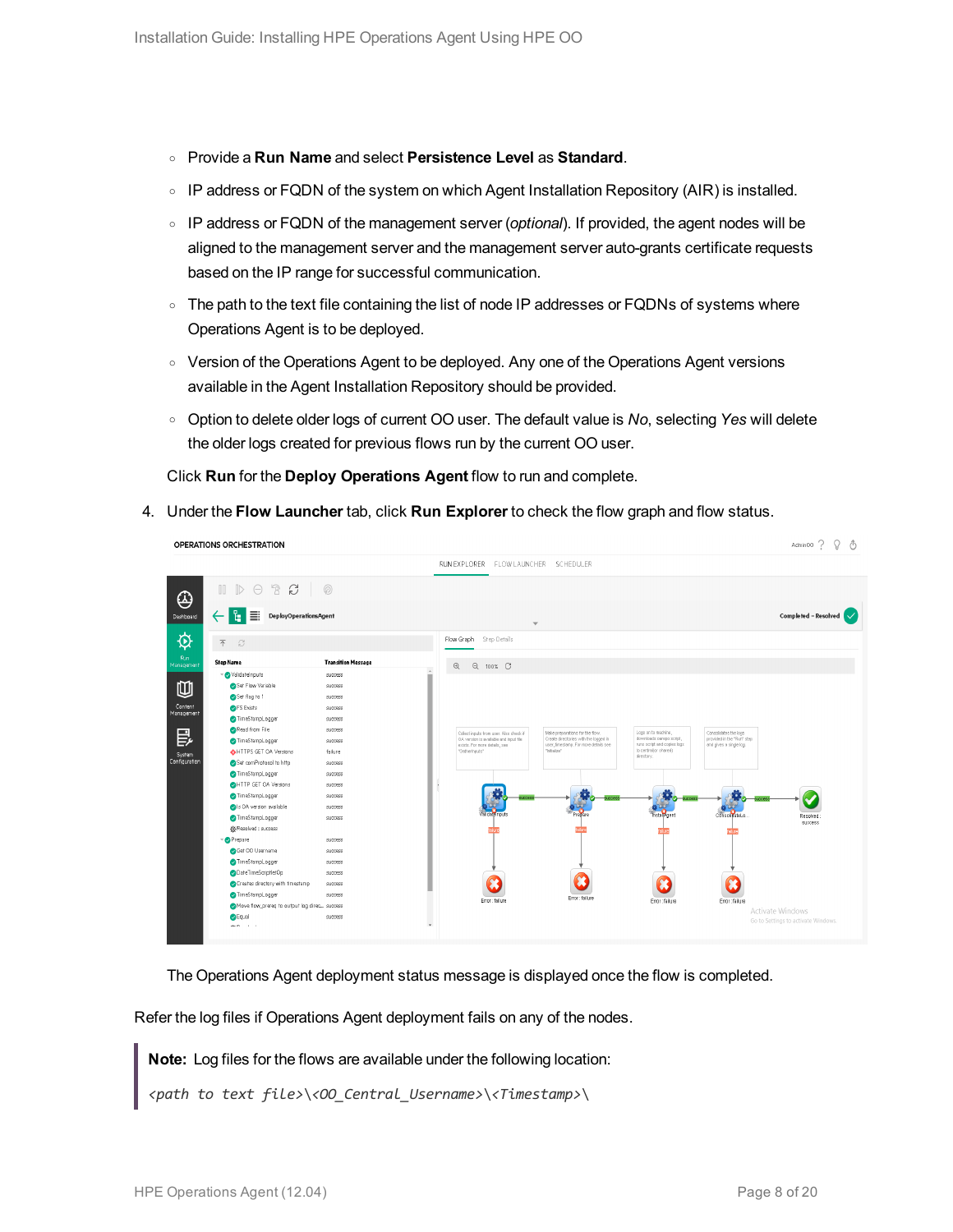In this instance, *<path to text file>* is the same location where the text file containing the list of node IP addresses or FQDNs of systems where Operations Agent is to be deployed is saved.

If installation fails in any of the given nodes, the list of nodes where the installation has failed will be available in the failedNodesList log file in the location mentioned above. You can copy this text file outside of current directory and use the text file to run the flow again to deploy Operations Agent on these nodes.

### <span id="page-8-0"></span>Running the DeployOperationsAgent Flow using CLI

Once the Operations Agent content pack is deployed on OO Central (see Deploying the [Operations](#page-3-1) Agent [Content](#page-3-1) Pack to OO Central), you can use Command-Line Interface (**Shell**) to run the **Deploy Operations Agent** flow and deploy any one of the Operations Agent versions available in the Agent Installation Repository on a single or multiple nodes on Windows and Linux operating systems.

To trigger the **Deploy Operations Agent** flow using CLI, follow the steps:

- 1. Log on to **OO Central** and select **Run Management** from the left navigation pane.
- 2. Under the **Flow Launcher** tab, click on **Integrations > Hewlett Packard Enterprise > Operations Agent** and select the **Deploy Operations Agent** flow. The **Deploy Operations Agent** flow launcher opens in the right pane.

|                                                     |                                | RUN EXPLORER FLOW LAUNCHER SCHEDULER                                                                                                     |
|-----------------------------------------------------|--------------------------------|------------------------------------------------------------------------------------------------------------------------------------------|
| Filter By: Path                                     |                                |                                                                                                                                          |
| * ELibrary                                          | <b>Deploy Operations Agent</b> |                                                                                                                                          |
| Dashboard<br>▶ PHA coelerator Packs                 |                                |                                                                                                                                          |
| ▶ How Do I flows                                    | ID.                            | 3923473b-ab83-49f7-b391-1dd75d270293                                                                                                     |
| ▼ <b>Fintegrations</b>                              | <b>Content Pack:</b>           | oo-hpe-operations-agent                                                                                                                  |
| - PHewlett Packard Enterprise                       | <b>Description:</b>            |                                                                                                                                          |
| ▼ Operations Agent<br>Management                    | Deploy Operations Agent        |                                                                                                                                          |
| B Consolidate Logs                                  |                                | This is the top level flow that accepts inputs, validates them, prepares the output directory, installs agent and consolidates logs from |
| BDeploy Operations Agent                            | multiple nodes.                |                                                                                                                                          |
| <b>B</b> Excute Deployment                          |                                |                                                                                                                                          |
| <b>B</b> Get Temp Dir<br>Management                 | Run Name                       | Deploy Operations Agent                                                                                                                  |
| <b>B</b> Install Agent                              |                                |                                                                                                                                          |
| <b>BLinux Flow</b>                                  | Persistence Level              | Standard                                                                                                                                 |
| <b>A</b> Prepare                                    |                                |                                                                                                                                          |
| <b>A</b> SSH Flow Windows                           | AIR Host:                      |                                                                                                                                          |
| System<br>Configuration<br><b>A</b> Validate Inputs |                                | Please enter the AIR hostname (mandatory)                                                                                                |
| 品Validate OA Install Windows                        |                                |                                                                                                                                          |
| <b>A.</b> Windows Flow                              | Management Server:             |                                                                                                                                          |
| ▶ 门 Operations                                      |                                | Please enter the IP/FQDN of the management server (optional)                                                                             |
| > En Templates                                      | Node List File Path:           |                                                                                                                                          |
| > P Utility Operations                              |                                | Please enter the path to the text file containing the list of nodes (mandatory, eg - path/filename.txt)                                  |
|                                                     | Operations Agent Version:      |                                                                                                                                          |
|                                                     |                                | Please enter the Operations Agent version to deployed (mandatory)                                                                        |
|                                                     | Trim Logs                      | No                                                                                                                                       |
|                                                     |                                | Should the older logs for the current OO user be deleted?                                                                                |
|                                                     |                                |                                                                                                                                          |
|                                                     |                                | Activate Windows                                                                                                                         |
|                                                     | Open Run After Launch          | Go to Settings to activate Windo<br>Last Run<br>Reset                                                                                    |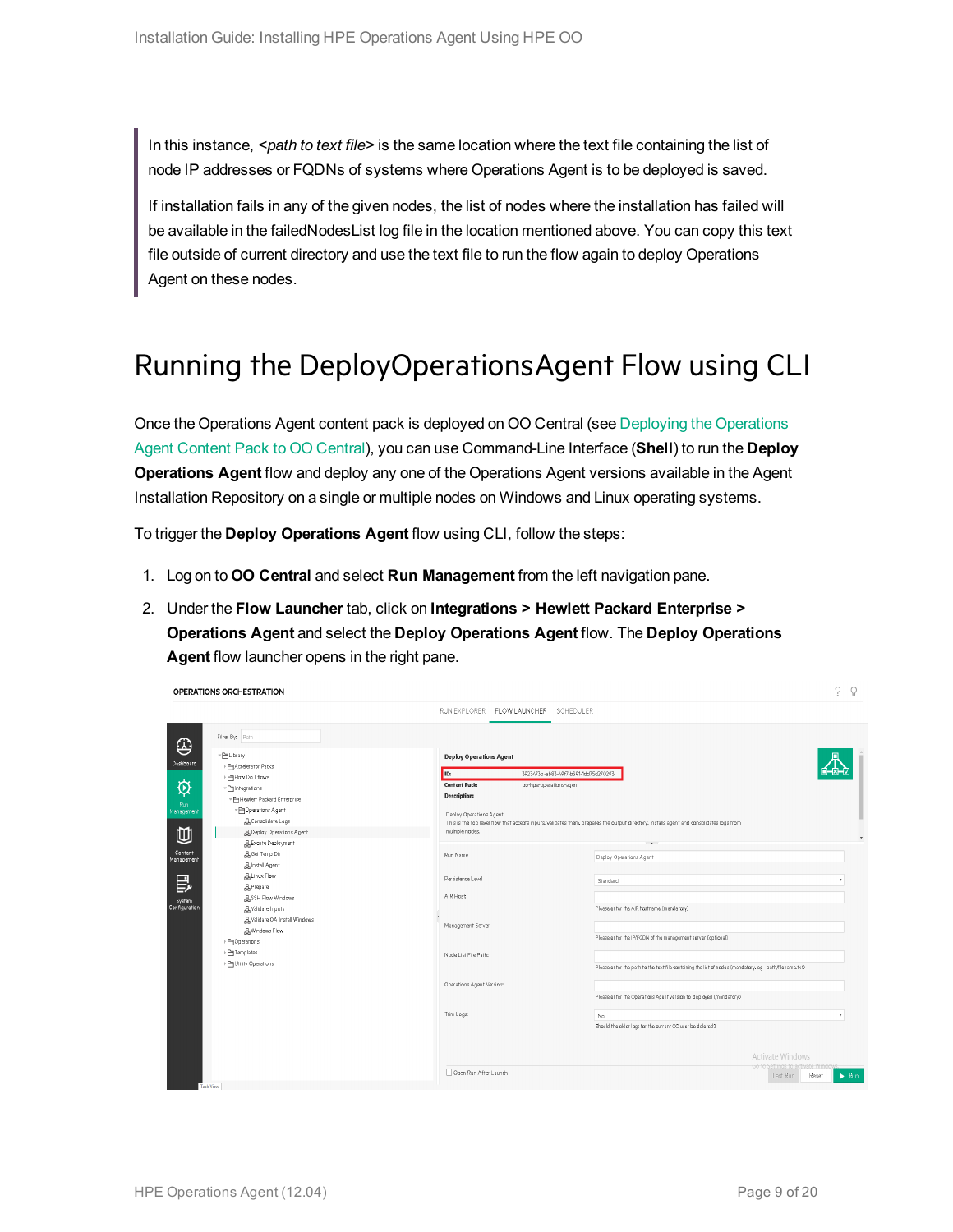#### Note the **Flow ID** for the **Deploy Operations Agent** flow.

3. Open command prompt (**Shell**) and connect to OO Central using the following command:

```
connect --url <OO_Central_url> --user <username> --password <password>
```
4. Run the flow using the following command using the **Flow ID** obtained from OO Central to run the flow:

```
trigger --uuid <flow_id> --inputs AIR\ Host=<AIR_Hostname>, Management\
Server=<management_server>, Node\ List\ File\ Path=\\\<The path to the text
file containing the list of node IP addresses or FQDNs of systems where
Operations Agent is to be deployed>, Operations\ Agent\
Version=<OperationsAgent_Version to be deployed>, Trim\ Logs=<Yes/No - option
to delete older logs for cuurent OO user>
```

```
\BoxX
\overline{600} oosh 10.60oosh> connect --url <00_Central_URL>
                                             --user <Username>
Password: *******
connected
                                                                          < AIR_Hostname>
oosh> trigger --uuid 3923473b-ab83-49f7-b391-1dd75d270293 --inputs AIR\ Host=
                    <Management_Server> ,Node\ List\ File\ Path=\\\ <Path to text file....
Management \ Server=
                                                ,Operations\ Agent\ Version=12.02,Trim\ Logs=N
....containing the list of node IP addresses>
Flow triggered.
  Execution ID : 125401050
   oo/rest/executions/125401050/
oosh> track --id 125401050
Execution Info:
   Execution ID (executionId) : 125401050
   Execution name (executionName) : DeployOperationsAgent
   Status (status) : RUNNING
oosh> _
                             Communication
                                                      \omega_{\rm{max}}
```
You can use the Execution ID to track the flow.

**Note:** The **Flow ID** remains same for any content pack added in OO and the ID can used to trigger the **Deploy Operations Agent** flow for any future deployment of Operations Agent.

Refer the log files if Operations Agent deployment fails on any of the nodes.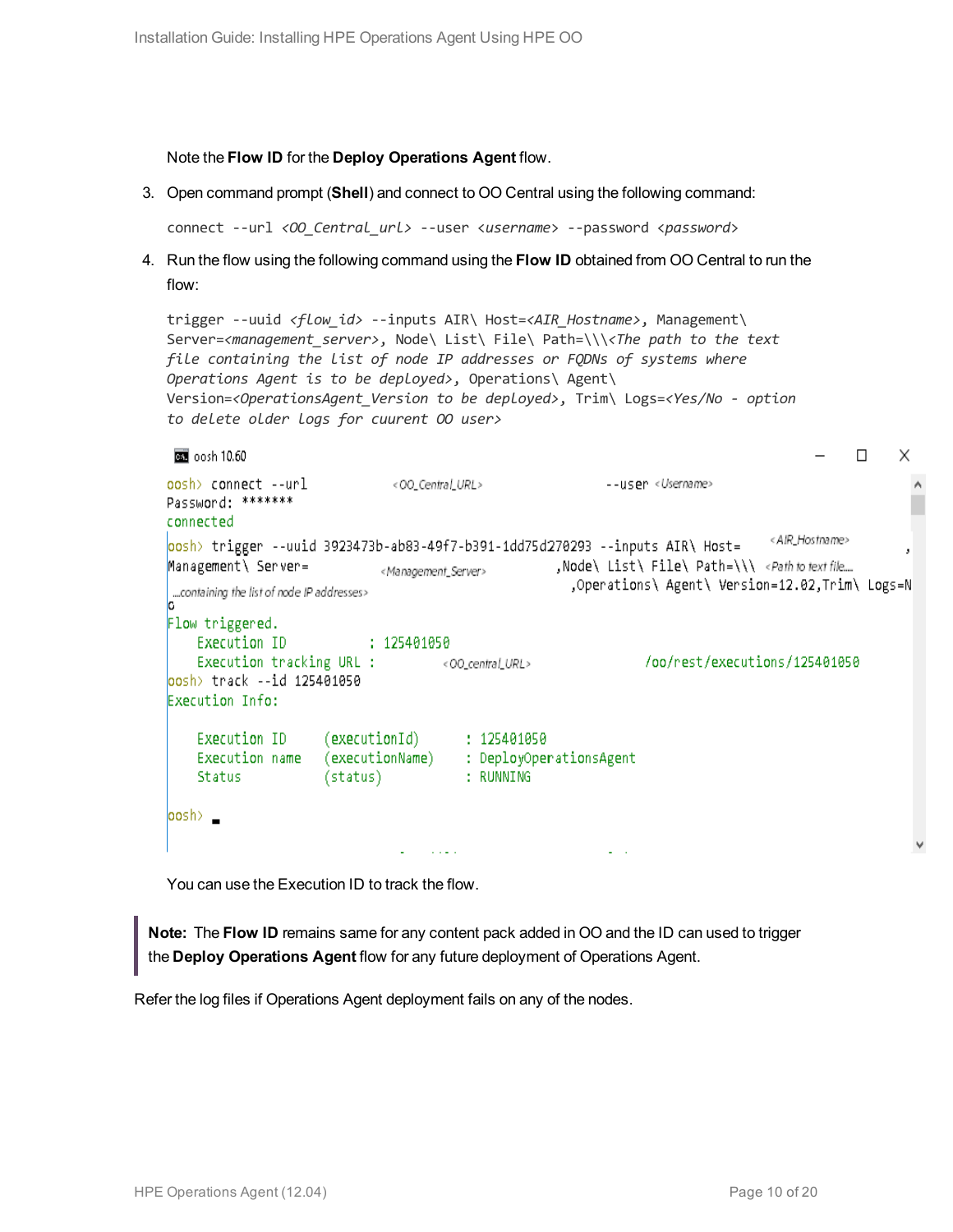### <span id="page-10-0"></span>OO System Configuration

For running the Operations Agent content pack using OO Central for the remote deployment of Operations Agent on Windows and Linux nodes, the following system configurations must be set on OO Central:

- System account for Linux and Windows nodes must be [configured](#page-10-1) for OO Central to access these nodes along with the OO user [credentials.](#page-10-1)
- External RAS (Remote Action Server) must be configured if you want to deploy [Operations](#page-12-0) Agent on external network. You can also configure external RAS for load [balancing](#page-12-0) purpose.
- Group aliases must be set for remote network access and load [balancing](#page-13-0).
- **c** Configure the number of parallel [deployment](#page-15-0) lanes (*optional*).

**Note:** Make sure that the Operations Agent content pack is deployed on OO Central before applying any of the above configurations. For more information, see Deploying the [Operations](#page-3-1) Agent [Content](#page-3-1) Pack to OO Central.

### <span id="page-10-1"></span>System Account Configuration

To deploy Operations Agent on Windows and Linux nodes, authentication credentials for the nodes must be configured for OO Central to access these nodes. Follow the steps:

- 1. Log on to **OO Central** and select **Content Management** from the left navigation pane.
- 2. Select **Configuration Items** tab.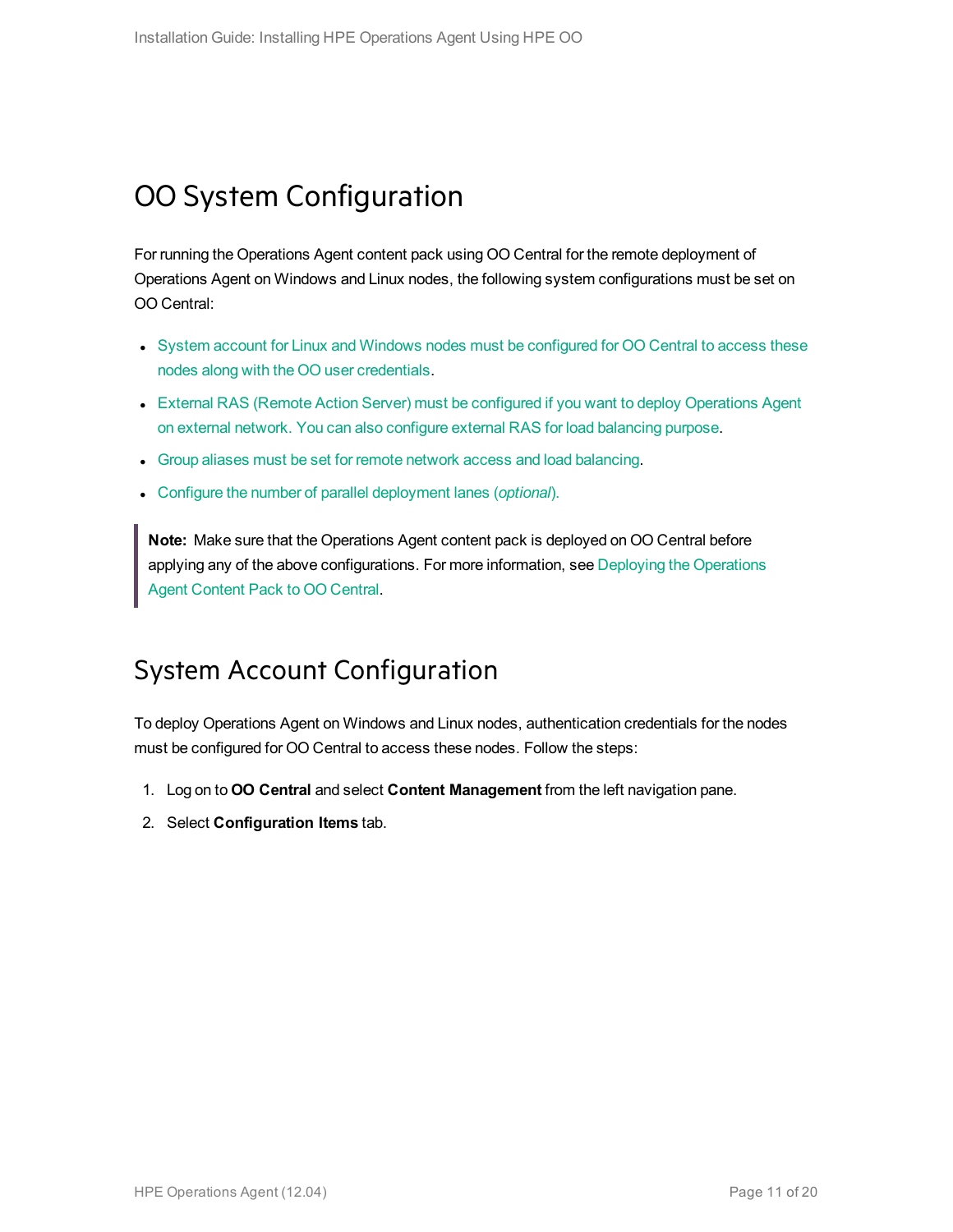|                                                                                                                                  | OPERATIONS ORCHESTRATION                                                        |                         |                      |                                                | $\begin{tabular}{ccccc} {\bf Admino} & $\widehat{?}$ & $\widehat{Q}$ & $\widehat{\mathbb{O}}$ \end{tabular}$ |
|----------------------------------------------------------------------------------------------------------------------------------|---------------------------------------------------------------------------------|-------------------------|----------------------|------------------------------------------------|--------------------------------------------------------------------------------------------------------------|
|                                                                                                                                  |                                                                                 |                         |                      | FLOW LIBRARY CONTENT PACKS CONFIGURATION ITEMS |                                                                                                              |
| $\bigoplus$                                                                                                                      | Filter By: Path                                                                 | $\mathcal O$ C $\times$ |                      |                                                |                                                                                                              |
|                                                                                                                                  | Name                                                                            | <b>Deployed Value</b>   | <b>Central Value</b> |                                                |                                                                                                              |
| Dashboard<br>$\boldsymbol{\phi}$<br>Run<br>Management<br>$\blacksquare$<br>Content<br>Management<br>昆<br>System<br>Configuration | $\sqrt{\phantom{a}}$ Configuration<br>> El Group Aliases<br>▶ EnSystem Accounts |                         |                      | No I tem Selected                              |                                                                                                              |
|                                                                                                                                  |                                                                                 |                         |                      |                                                | Activate Windows<br>Go to Settings to activate Windows.                                                      |

3. Click **System Accounts** to configure Linux and Windows authentication credentials.

|                                     | OPERATIONS ORCHESTRATION              |                       |                        |                                                           |                                      |                        | Admin00? Q & |  |
|-------------------------------------|---------------------------------------|-----------------------|------------------------|-----------------------------------------------------------|--------------------------------------|------------------------|--------------|--|
|                                     |                                       |                       |                        | FLOW LIBRARY CONTENT PACKS CONFIGURATION ITEMS            |                                      |                        |              |  |
| $\bigoplus$                         | Filter By: Path                       |                       | $\emptyset$ C $\times$ |                                                           |                                      |                        |              |  |
|                                     | Name                                  | <b>Deployed Value</b> | <b>Central Value</b>   | LinuxSystemAccount                                        |                                      |                        |              |  |
| Dashboard                           | ▼ Configuration                       |                       |                        |                                                           |                                      |                        |              |  |
| $\overleftrightarrow{\mathfrak{D}}$ | ▶ Croup Aliases<br>™ ESystem Accounts |                       |                        |                                                           | h/3sf0dd.ffa6./70f.h3r0.01Rs2r0ce15c |                        |              |  |
|                                     | [3] LinuxSystemAccount                | raat                  | root                   | Edit System Account                                       |                                      | X nuxSystemAccount.xml |              |  |
| .<br>Management                     | [1] OOUserAccount                     | AdminOO               | Admin00                | Path: Configuration/System Accounts/LinuxSystemAccountxml |                                      |                        |              |  |
|                                     | WindowsSystemAccount                  | Administrator         | Administrator          | Deployed User Name:                                       | root                                 |                        |              |  |
| 四                                   |                                       |                       |                        | User Name:                                                |                                      |                        |              |  |
| Content<br>fanagement               |                                       |                       |                        | Password:                                                 | AdminOO                              |                        |              |  |
|                                     |                                       |                       |                        | Confirm Password:                                         |                                      |                        |              |  |
| 昆                                   |                                       |                       |                        | Permissions                                               |                                      |                        |              |  |
| System<br>Configuration             |                                       |                       |                        | <b>Role Name</b>                                          | View and Run                         |                        |              |  |
|                                     |                                       |                       |                        | ADMINISTRATOR                                             | $\overline{\mathbf{z}}$              |                        |              |  |
|                                     |                                       |                       |                        | END_USER                                                  | $\Box$                               |                        |              |  |
|                                     |                                       |                       |                        | EVERYBODY                                                 | $\Box$                               |                        |              |  |
|                                     |                                       |                       |                        | PROMOTER                                                  | N                                    | View and Run           |              |  |
|                                     |                                       |                       |                        | SYSTEM_ADMIN                                              | $\Box$                               | ☑                      |              |  |
|                                     |                                       |                       |                        |                                                           |                                      | ☑                      |              |  |
|                                     |                                       |                       |                        |                                                           | Cancel<br>Save                       |                        |              |  |
|                                     |                                       |                       |                        |                                                           |                                      |                        |              |  |
|                                     |                                       |                       |                        |                                                           |                                      |                        |              |  |
|                                     |                                       |                       |                        |                                                           |                                      |                        |              |  |
|                                     |                                       |                       |                        |                                                           |                                      |                        |              |  |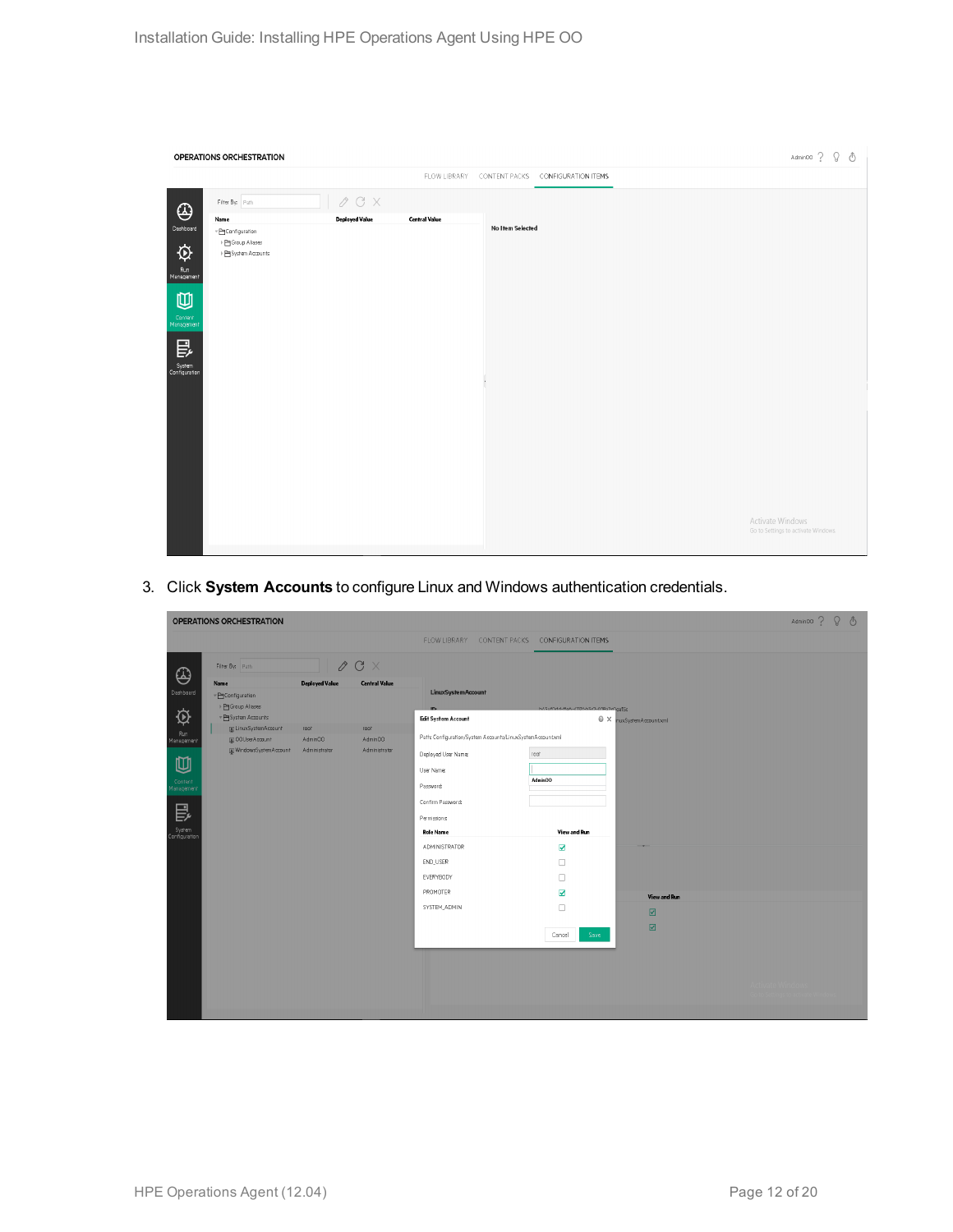Under the **System Accounts**, select **LinuxSystemAccount** and click the **Edit** icon on the top menu to configure and add the authentication credentials for Linux nodes. Similarly, configure and add the authentication credentials for Windows nodes.

4. Under the **System Accounts**, select **OOUserAccount** and click the **Edit** icon on the top menu to configure and add the authentication credentials for the logged in user.



### <span id="page-12-0"></span>External RAS (Remote Action Server) Configuration

**OO Central**, by default has a local worker available on the system for accessing nodes in the local network. If you want to deploy Operations Agent in a remote network, then external RAS (Remote Action Server) must be configured. You can also configure external RAS for load balancing purpose.

RAS helps you connect a client in a remote network to a host on a local network. To use RAS, a RAS client program must be installed on the client system in the remote network and during installation the FQDN or IP Address of the host (i.e. **OO Central**) in the local network must be configured.

Once an external RAS is configured, it would appear in **OO Central**.

**Note:** External RAS must be configured on a Windows system.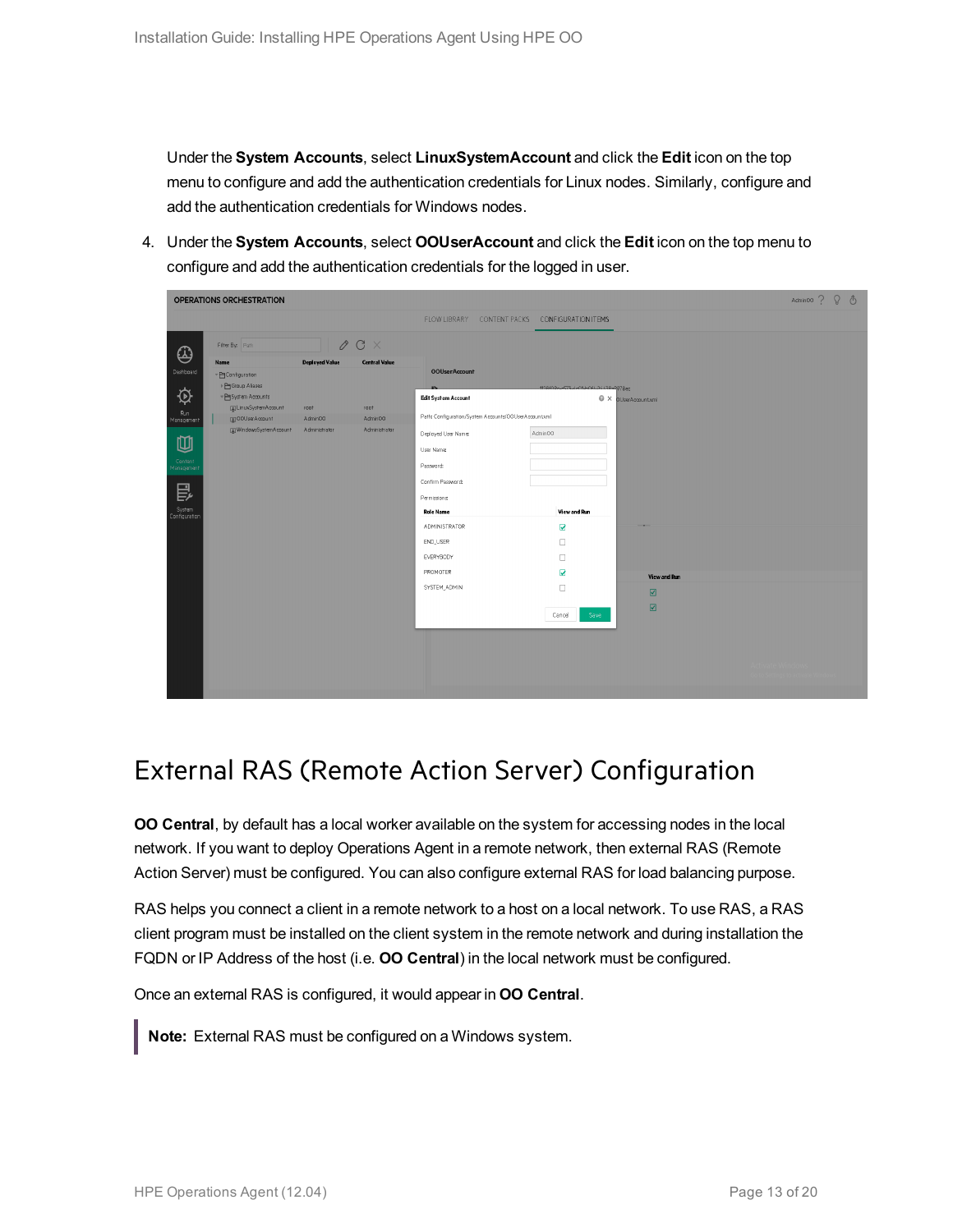To see the external RAS added, open **OO Central**, select **System Configuration** from the left navigation pane and click **Topology** to view the available Remote Action Servers. Hovering over the **Type** column helps you identify the local worker and the external RAS.

|                                                                                                                      | HPE Operations Orchestr X     |               |                          |                          |                         |                                                   |                   |                                                         | $\Box$ = $\sigma$ × |
|----------------------------------------------------------------------------------------------------------------------|-------------------------------|---------------|--------------------------|--------------------------|-------------------------|---------------------------------------------------|-------------------|---------------------------------------------------------|---------------------|
| 〒☆ :<br>$\leftarrow$ $\rightarrow$ $\left.$ $\mathbf{C}$   $\mathbf{0}$ localhost 8080/oo/#/systemWorkspace/topology |                               |               |                          |                          |                         |                                                   |                   |                                                         |                     |
|                                                                                                                      | OPERATIONS ORCHESTRATION      |               |                          |                          |                         |                                                   |                   | AdminOO ?                                               | $9$ 0               |
|                                                                                                                      |                               |               |                          |                          |                         | SECURITY TOPOLOGY SYSTEM SETTINGS DATABASE HEALTH |                   |                                                         |                     |
| $\bigoplus$                                                                                                          | Workers RAS Upgrade           |               |                          |                          |                         |                                                   |                   |                                                         |                     |
| Dashboard                                                                                                            |                               |               |                          |                          |                         |                                                   |                   |                                                         |                     |
| ♦                                                                                                                    | <b>Hostname</b>               | $\doteq$ Type | Enabled                  | Availability             | <b>Execution Status</b> | $\div$ os                                         | $\div$ Groups     | $\Leftrightarrow$ 1D                                    | $\hat{\mathbf{v}}$  |
| Run<br>Management                                                                                                    |                               |               | $\overline{\phantom{a}}$ | $\overline{\phantom{a}}$ | $\overline{\mathbf{v}}$ |                                                   |                   |                                                         |                     |
| ⋓                                                                                                                    | Local_RAS                     | 0             | $\odot$                  | ٩                        | Idle                    | Windows NT (unknown)                              | RAS_Operator_Path | b0e0b678-ac6a-4d51-bcd9-ffe6ce8f5bbc                    |                     |
| Content<br>Management                                                                                                | $\Box$<br><b>External_RAS</b> | a.            | Ø                        | ٩                        | Idie                    | Windows NT (unknown)                              | RAS_Operator_Path | aa2aa106-d441-47f7-b20c-346d4828be2c                    |                     |
|                                                                                                                      |                               |               |                          |                          |                         |                                                   |                   |                                                         |                     |
| 昆                                                                                                                    |                               |               |                          |                          |                         |                                                   |                   |                                                         |                     |
| System<br>Configuration                                                                                              |                               |               |                          |                          |                         |                                                   |                   |                                                         |                     |
|                                                                                                                      |                               |               |                          |                          |                         |                                                   |                   |                                                         |                     |
|                                                                                                                      |                               |               |                          |                          |                         |                                                   |                   |                                                         |                     |
|                                                                                                                      |                               |               |                          |                          |                         |                                                   |                   |                                                         |                     |
|                                                                                                                      |                               |               |                          |                          |                         |                                                   |                   |                                                         |                     |
|                                                                                                                      |                               |               |                          |                          |                         |                                                   |                   |                                                         |                     |
|                                                                                                                      |                               |               |                          |                          |                         |                                                   |                   |                                                         |                     |
|                                                                                                                      |                               |               |                          |                          |                         |                                                   |                   | Activate Windows<br>Go to Settings to activate Windows. |                     |
|                                                                                                                      |                               |               |                          |                          |                         |                                                   |                   |                                                         |                     |

<span id="page-13-0"></span>Select the external RAS added and click the **Check** icon on the top menu to **Enable** the external RAS. The local worker is enabled by default.

### Group Alias Configuration

You can align the Remote Action Servers into different worker groups by assigning them to any existing **Group** or add them to a new **Group**. The group assignment is done to achieve remote network access and load balancing. If a user defined worker group is not assigned then the default worker group is assigned to each RAS.

To assign a RAS to a worker group: open **OO Central**, select **System Configuration** from the left navigation pane, click **Topology** tab, select the required RAS and click **Assign to Group** option on the top menu.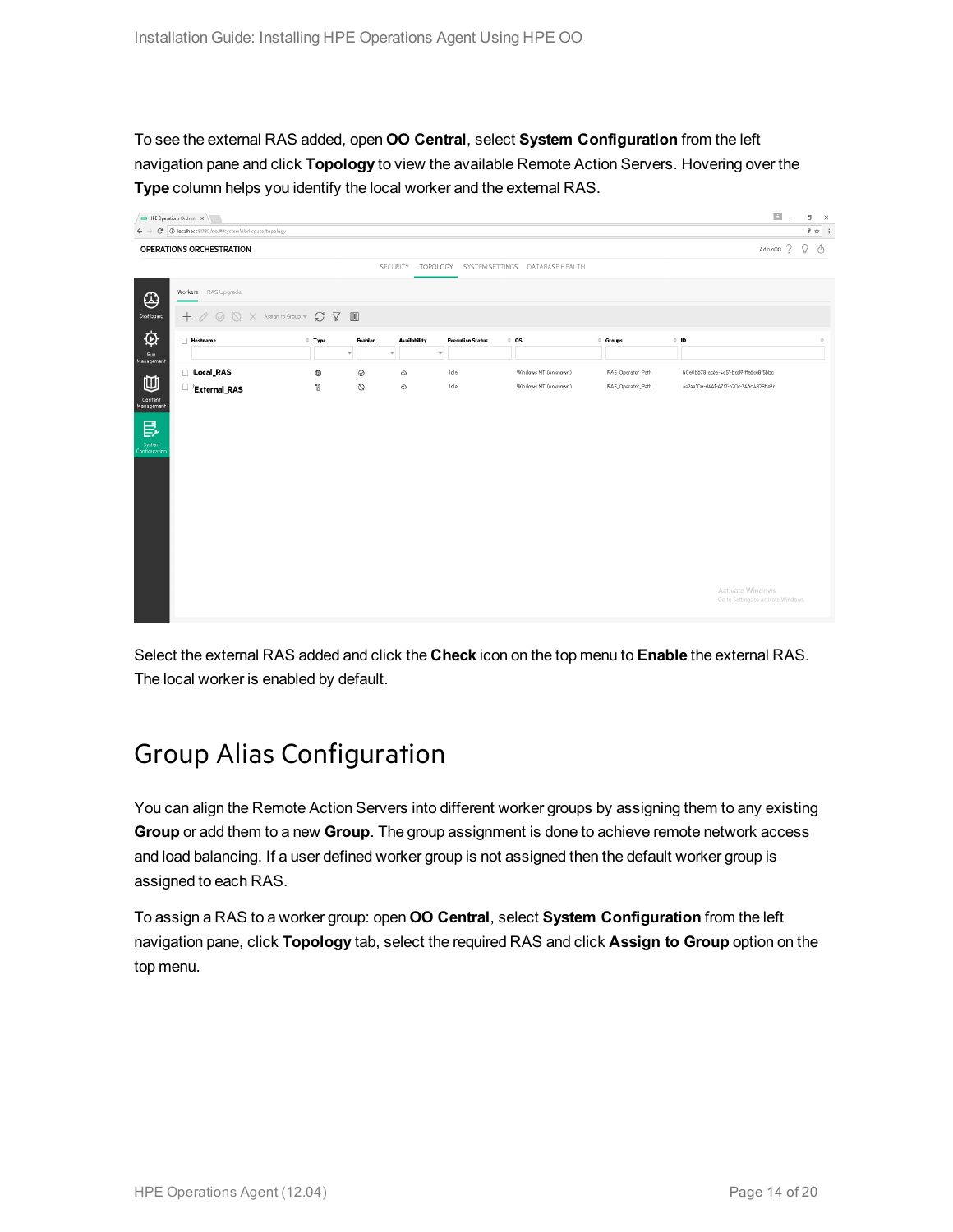|                                         | OPERATIONS ORCHESTRATION                                                                            |                      |                                                                                      |                                         |                                                                 |                   | Admin00? Q ①                                            |                                                                    |
|-----------------------------------------|-----------------------------------------------------------------------------------------------------|----------------------|--------------------------------------------------------------------------------------|-----------------------------------------|-----------------------------------------------------------------|-------------------|---------------------------------------------------------|--------------------------------------------------------------------|
|                                         |                                                                                                     |                      |                                                                                      |                                         | SECURITY TOPOLOGY SYSTEM SETTINGS DATABASE HEALTH               |                   |                                                         |                                                                    |
| $\bigoplus$                             | Workers RAS Upgrade                                                                                 |                      |                                                                                      |                                         |                                                                 |                   |                                                         |                                                                    |
| Dashboard                               | $+$ $\oslash$ $\oslash$ $\times$ Assign to Group $\triangledown$ $\oslash$ $\oslash$ $\blacksquare$ |                      |                                                                                      |                                         |                                                                 |                   |                                                         |                                                                    |
| $\hat{\varphi}$<br>Run                  | $\Box$ Hostname                                                                                     | $+$ Type             | <b>Availability</b><br>Enabled<br>$\overline{\phantom{a}}$<br>$\overline{\mathbf v}$ | <b>Execution Status</b><br>$\mathbf{v}$ | $\stackrel{\scriptscriptstyle \pm}{\scriptscriptstyle \sim}$ os | $\hat{=}$ Groups  | $\hat{=}$ : ID                                          | $\stackrel{\scriptscriptstyle \Delta}{\scriptscriptstyle \forall}$ |
| Management                              | btpvm0658.hpeswlab.net                                                                              | 0                    | $\odot$<br>٩                                                                         | Idle                                    | Windows NT (unknown)                                            | RAS_Operator_Path | b0e0b678-ac6a-4d51-bcd9-ffe6ce8f5bbc                    |                                                                    |
| $\blacksquare$<br>Content<br>Management | btpwm2119.hpeswlab.net                                                                              | $\tilde{\mathbb{B}}$ | $\oslash$<br>٩                                                                       | Idle                                    | Windows NT (unknown)                                            | RAS_Operator_Path | aa2aa106-d441-47f7-b20c-346d4828be2c                    |                                                                    |
| 昆<br>System<br>Configuration            |                                                                                                     |                      |                                                                                      |                                         |                                                                 |                   |                                                         |                                                                    |
|                                         |                                                                                                     |                      |                                                                                      |                                         |                                                                 |                   |                                                         |                                                                    |
|                                         |                                                                                                     |                      |                                                                                      |                                         |                                                                 |                   |                                                         |                                                                    |
|                                         |                                                                                                     |                      |                                                                                      |                                         |                                                                 |                   |                                                         |                                                                    |
|                                         |                                                                                                     |                      |                                                                                      |                                         |                                                                 |                   | Activate Windows<br>Go to Settings to activate Windows. |                                                                    |

Once the worker groups are assigned, you will have to configure the **Group Aliases** to achieve remote network access and load balancing. To view the existing **Group Aliases**, open **OO Central**, select **Content Management** from the left navigation pane, select **Configuration Items** tab and click **Group Aliases**.

|                              | OPERATIONS ORCHESTRATION                               |                       |                         |                                                |                                             | Admin00? Q ①                                            |
|------------------------------|--------------------------------------------------------|-----------------------|-------------------------|------------------------------------------------|---------------------------------------------|---------------------------------------------------------|
|                              |                                                        |                       |                         | FLOW LIBRARY CONTENT PACKS CONFIGURATION ITEMS |                                             |                                                         |
| $\bigoplus$                  | Filter By: Path                                        |                       | $\mathcal O$ C $\times$ |                                                |                                             |                                                         |
|                              | Name                                                   | <b>Deployed Value</b> | <b>Central Value</b>    |                                                |                                             |                                                         |
| Dashboard                    | $\sqrt{\phantom{a}}$ Configuration                     |                       |                         | LocalWorker                                    |                                             |                                                         |
|                              | ™ El Group Aliases                                     |                       |                         | $\mathbf{ID:}$                                 | 31749cód-3955-4dd1-950d-99e2e54e2b79        |                                                         |
| $\boldsymbol{\phi}$          | 88 LocalWorker                                         | N/A                   | localworker             | Path:                                          | Configuration/Group Aliases/LocalWorker.xml |                                                         |
| Run<br>Management            | 88 RAS_Operator_Path                                   | N/A                   | localworker             | <b>Content Pack:</b>                           | OperationsAgentOOCP                         |                                                         |
|                              | 88 RemoteWorker                                        | N/A                   | localworker             | Version:                                       | 10.0                                        |                                                         |
| 四                            | $\triangleright$ $\blacktriangleright$ System Accounts |                       |                         | Description:<br>No Data Available              |                                             |                                                         |
|                              |                                                        |                       |                         | <b>Deployed Value:</b>                         | N/A                                         |                                                         |
| .<br>Management              |                                                        |                       |                         | <b>Central Value:</b>                          | localworker                                 |                                                         |
| 昆<br>System<br>Configuration |                                                        |                       |                         |                                                |                                             | Activate Windows<br>Go to Settings to activate Windows. |
|                              |                                                        |                       |                         |                                                |                                             |                                                         |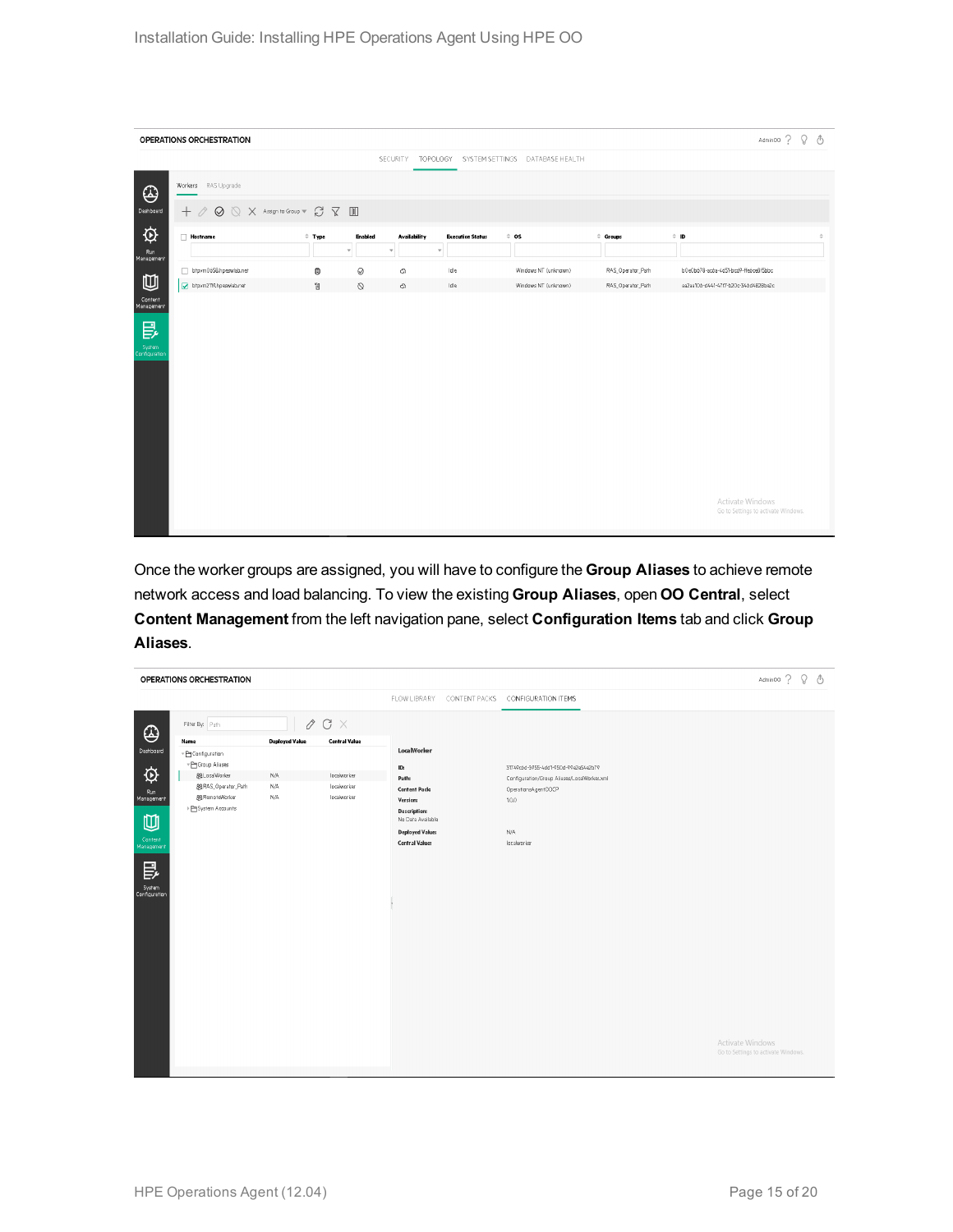The **Group Aliases**: Local\_Worker and RAS\_Worker are available by default and the system aligns these **Group Aliases** to the default worker group RAS\_Operator\_Path. To achieve remote network access and load balancing these **Group Aliases** must be configured appropriately.

To configure the **Group Aliases**, select the group alias and click the **Edit** icon on the top menu and assign it any required worker group. These worker groups are the same groups that was created and assigned to individual RAS.

|                                     | OPERATIONS ORCHESTRATION               |                       |                         |                            |                                |                                                |                       | Admin00 ? Q & |  |
|-------------------------------------|----------------------------------------|-----------------------|-------------------------|----------------------------|--------------------------------|------------------------------------------------|-----------------------|---------------|--|
|                                     |                                        |                       |                         |                            |                                | FLOW LIBRARY CONTENT PACKS CONFIGURATION ITEMS |                       |               |  |
| $\bigoplus$                         | Filter By: Path                        |                       | $\mathcal O$ C $\times$ |                            |                                |                                                |                       |               |  |
| Dashboard                           | Name                                   | <b>Deployed Value</b> | <b>Central Value</b>    | <b>LocalWorker</b>         |                                |                                                |                       |               |  |
|                                     | ▼ EConfiguration<br>™ El Group Aliases |                       |                         | in.                        |                                | 317/044-3055-6441-0504-006945682679            |                       |               |  |
| $\overleftrightarrow{\mathfrak{D}}$ | 88 LocalWorker                         | N/A                   | localworker             | <b>Group Alias Details</b> |                                |                                                | $? \times$ forker.xml |               |  |
|                                     | 88 RAS_Operator_Path                   | N/A                   | localworker             |                            |                                |                                                |                       |               |  |
| .<br>Management                     | 88 RemoteWorker                        | N/A                   | localworker             | Alias Name:                | LocalWorker                    |                                                |                       |               |  |
|                                     | ▶ El System Accounts                   |                       |                         | Worker Group Name:         | localworker                    |                                                |                       |               |  |
| $\blacksquare$                      |                                        |                       |                         |                            | Assign to Group<br>localworker |                                                |                       |               |  |
| Content<br>Management               |                                        |                       |                         |                            | RAS_Operator_Path              |                                                |                       |               |  |
|                                     |                                        |                       |                         |                            |                                |                                                |                       |               |  |
| 昆                                   |                                        |                       |                         |                            |                                |                                                |                       |               |  |
| System<br>Configuration             |                                        |                       |                         |                            |                                |                                                |                       |               |  |
|                                     |                                        |                       |                         |                            |                                |                                                |                       |               |  |
|                                     |                                        |                       |                         |                            |                                |                                                |                       |               |  |
|                                     |                                        |                       |                         |                            |                                |                                                |                       |               |  |
|                                     |                                        |                       |                         |                            |                                |                                                |                       |               |  |
|                                     |                                        |                       |                         |                            |                                |                                                |                       |               |  |
|                                     |                                        |                       |                         |                            |                                |                                                |                       |               |  |
|                                     |                                        |                       |                         |                            |                                |                                                |                       |               |  |
|                                     |                                        |                       |                         |                            |                                |                                                |                       |               |  |
|                                     |                                        |                       |                         |                            |                                |                                                |                       |               |  |
|                                     |                                        |                       |                         |                            |                                |                                                |                       |               |  |
|                                     |                                        |                       |                         |                            |                                |                                                |                       |               |  |
|                                     |                                        |                       |                         |                            |                                |                                                |                       |               |  |
|                                     |                                        |                       |                         |                            |                                |                                                |                       |               |  |

<span id="page-15-0"></span>Depending on the worker group configured for each group alias, the corresponding RAS is used for Operations Agent deployment.

### Parallel Instances Configuration

To control the number of parallel or multi-instance deployment lanes, you can configure the throttle value. By default, the throttle value is 50.

To configure the number of parallel deployment lanes, open **OO Central**, select **Content Management** from the left navigation pane, select **Configuration Items** tab and click **System Properties**.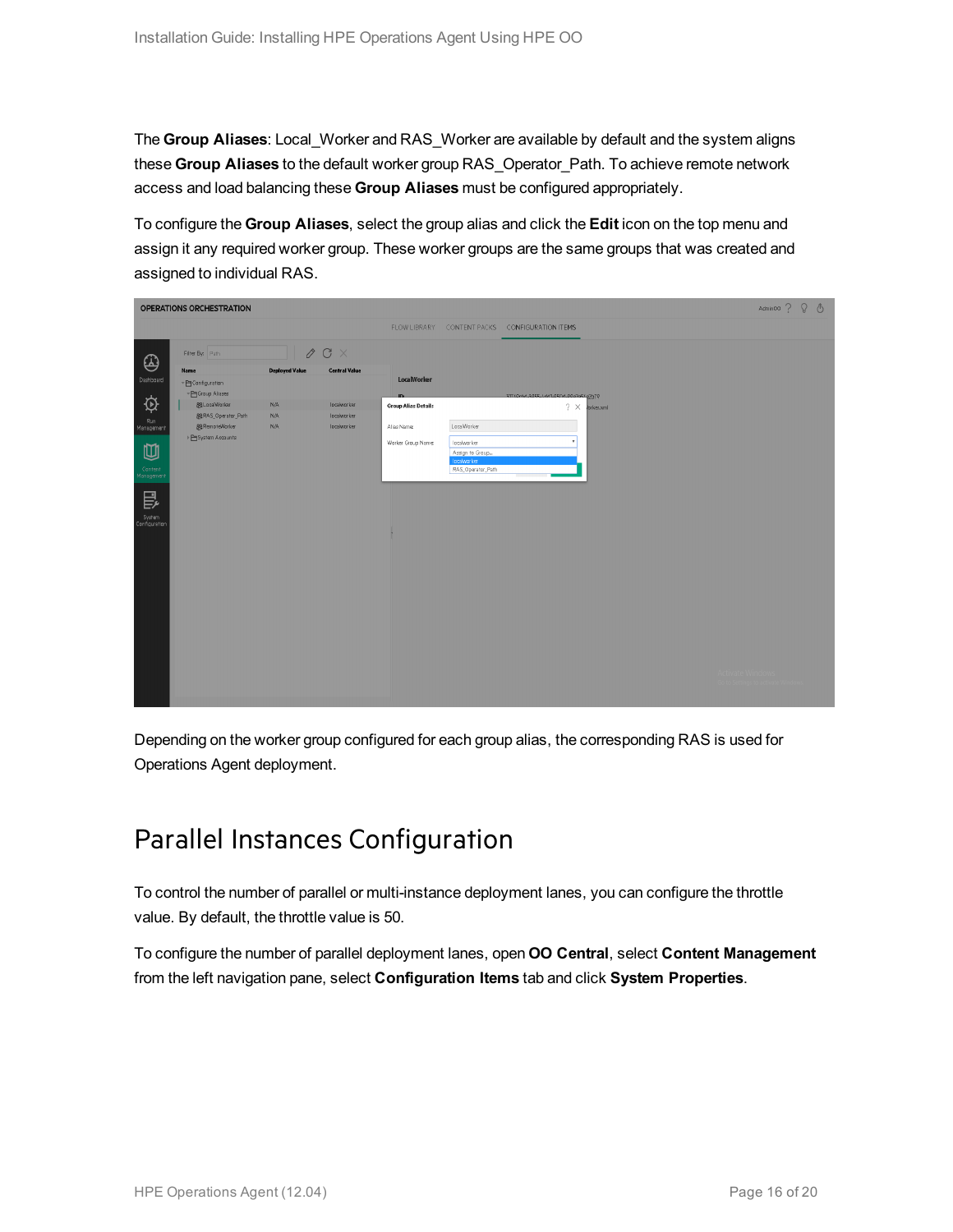#### **OPERATIONS ORCHESTRATION**

|                                |                              |                       | <b>FLOW LIBRARY</b> | <b>CONTENT PACKS</b> | <b>CONFIGURATION ITEMS</b> |                               |
|--------------------------------|------------------------------|-----------------------|---------------------|----------------------|----------------------------|-------------------------------|
| $\bigoplus$                    | Filter By: Path              | $\emptyset$ C X       |                     |                      |                            |                               |
|                                | <b>Name</b>                  | <b>Deployed Value</b> |                     | <b>Central Value</b> |                            |                               |
| <b>Dashboard</b>               | ▼ Configuration              |                       |                     |                      | <b>System Accounts</b>     |                               |
|                                | ▶ <sup>D</sup> Group Aliases |                       |                     |                      | ID:                        | No Data Available             |
| $\mathfrak{P}$                 | ▼ System Accounts            |                       |                     |                      | Path:                      | Configuration/System Accounts |
| Run                            | LinuxSystemAccount           | LinUser               |                     |                      | <b>Content Pack:</b>       | No Data Available             |
| Management                     | OOUserAccount                | OOUser                |                     |                      | <b>Version:</b>            | No Data Available             |
|                                | I WindowsSystemAccount       | WinUser               |                     |                      | <b>Description:</b>        |                               |
| ⋓                              | System Properties            |                       |                     |                      | No Data Available          |                               |
|                                | ThrottleValue                | 50                    |                     |                      | <b>Deployed Value:</b>     |                               |
| Content<br>Management          |                              |                       |                     |                      | <b>Central Value:</b>      |                               |
|                                |                              |                       |                     |                      |                            |                               |
| 昆                              |                              |                       |                     |                      |                            | $-$                           |
|                                |                              |                       |                     |                      | <b>Permissions</b>         |                               |
| <b>System</b><br>Configuration |                              |                       |                     |                      | Show all roles             |                               |
|                                |                              |                       |                     |                      |                            |                               |
|                                |                              |                       |                     |                      | <b>Role Name</b>           | <b>View and Run</b>           |

Select **ThrottleValue** and click the **Edit** icon on the top menu to edit the default throttle value.

**Note:** It is recommended that the throttle value and the number of worker threads are equal for the **Deploy Operations Agent** flow to run seamlessly. For more information on configuring the number of worker threads, see the *HPE Operations Orchestration Tuning Guide*.

## <span id="page-16-0"></span>Performance and Sizing of the Operations Agent OO Content Pack

This section provides the test setup information, test result and resource utilization details for the Operations Agent OO content pack.

<span id="page-16-1"></span>**Note:** The performance will vary based on the test environment and the test setup.

### Test Environment

The tests are performed using the following test setup: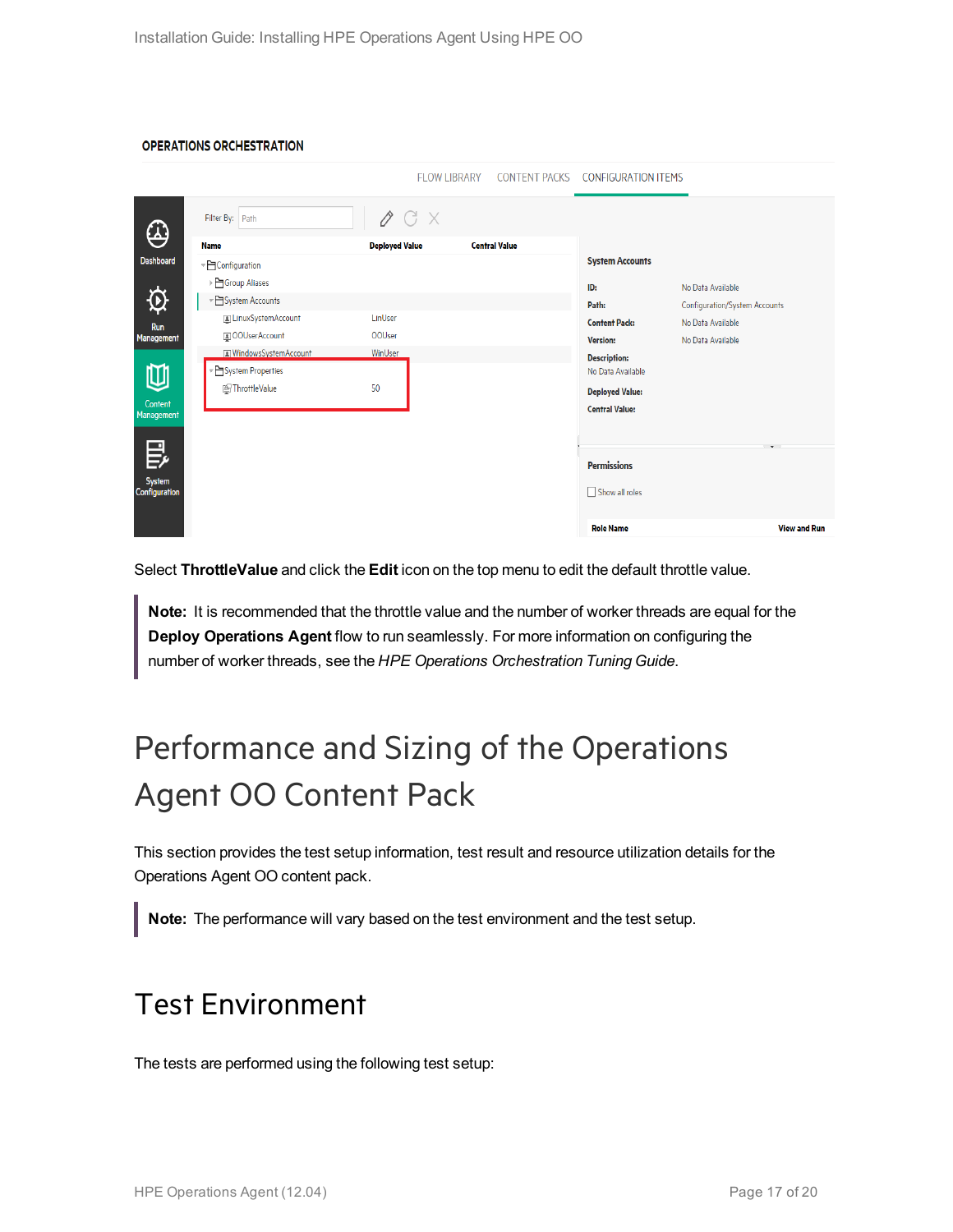| Test setup configuration details |                                                 |                 |                                |                             |                                  |  |
|----------------------------------|-------------------------------------------------|-----------------|--------------------------------|-----------------------------|----------------------------------|--|
| OO Central<br>OO 10.60           | <b>Architecture</b>                             | <b>Hardware</b> | <b>System</b><br>Configuration | <b>Operating System</b>     | <b>CPU Clock</b><br><b>Speed</b> |  |
|                                  | x64                                             | VM              | 2 CPU, 8GB<br>RAM              | Windows 2012 R2<br>Standard | 2.67 GHz                         |  |
| Number of<br>nodes               | 100 - 60 RHEL6.5 Linux and 40 Windows 2012/2008 |                 |                                |                             |                                  |  |

### <span id="page-17-0"></span>Test Result

The test is performed for 3 different install scenarios on 100 nodes with 50 parallel deployment lanes (default throttle value). Refer the following table to analyze the performance of the Operations Agent OO content pack:

| Install Scenario                                                                                      | Time Taken in<br><b>Minutes</b> |
|-------------------------------------------------------------------------------------------------------|---------------------------------|
| Fresh installation on 100 nodes with external RAS as a load balancer and<br>management server details | 30                              |
| Upgrade from 11.14 to 12.02 on 100 nodes with management server details<br>without external RAS       | 43                              |
| Fresh installation on 100 nodes without external RAS and management server<br>details                 | 65                              |

### Resource Utilization

Observed minimum increase in resource utilization of OO Central resources with CPU utilization showing less than 1% increase and memory utilization showing less than 10 MB increase.

### Conclusion

The test results provided are for 100 nodes with 50 parallel deployment lanes (default throttle value) and it can be scaled further. It is recommended to keep the number of nodes to a optimum number so that the analysis is easier in case there are deployment failures.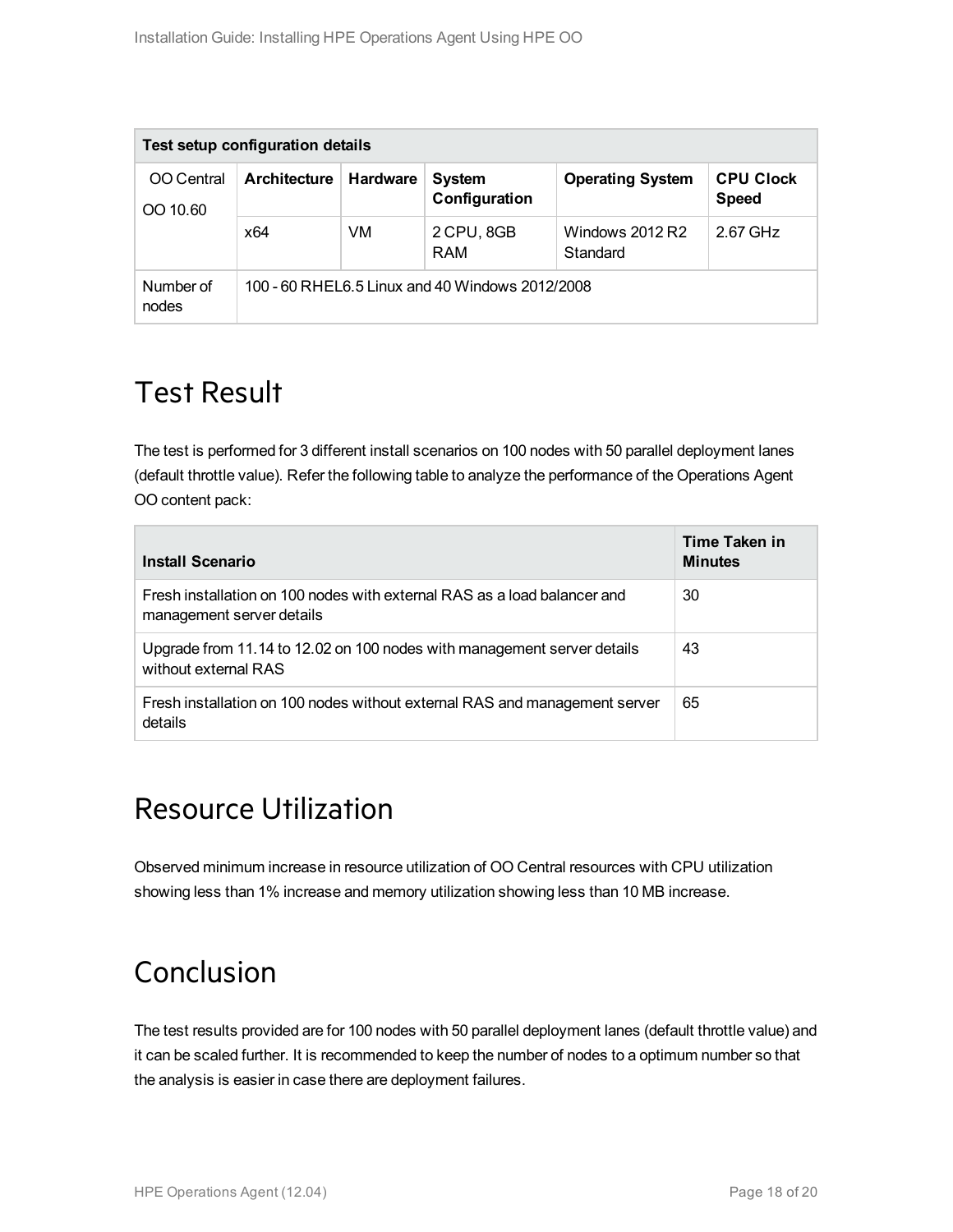**Note:** By default, OO Cental has 20 worker threads. If your flows have a large number of parallel or multi-instance lanes, or if you trigger a large number of flows simultaneously, we recommend increasing the number of worker threads in OO Central or RAS. For more information, see the *HPE Operations Orchestration Tuning Guide*.